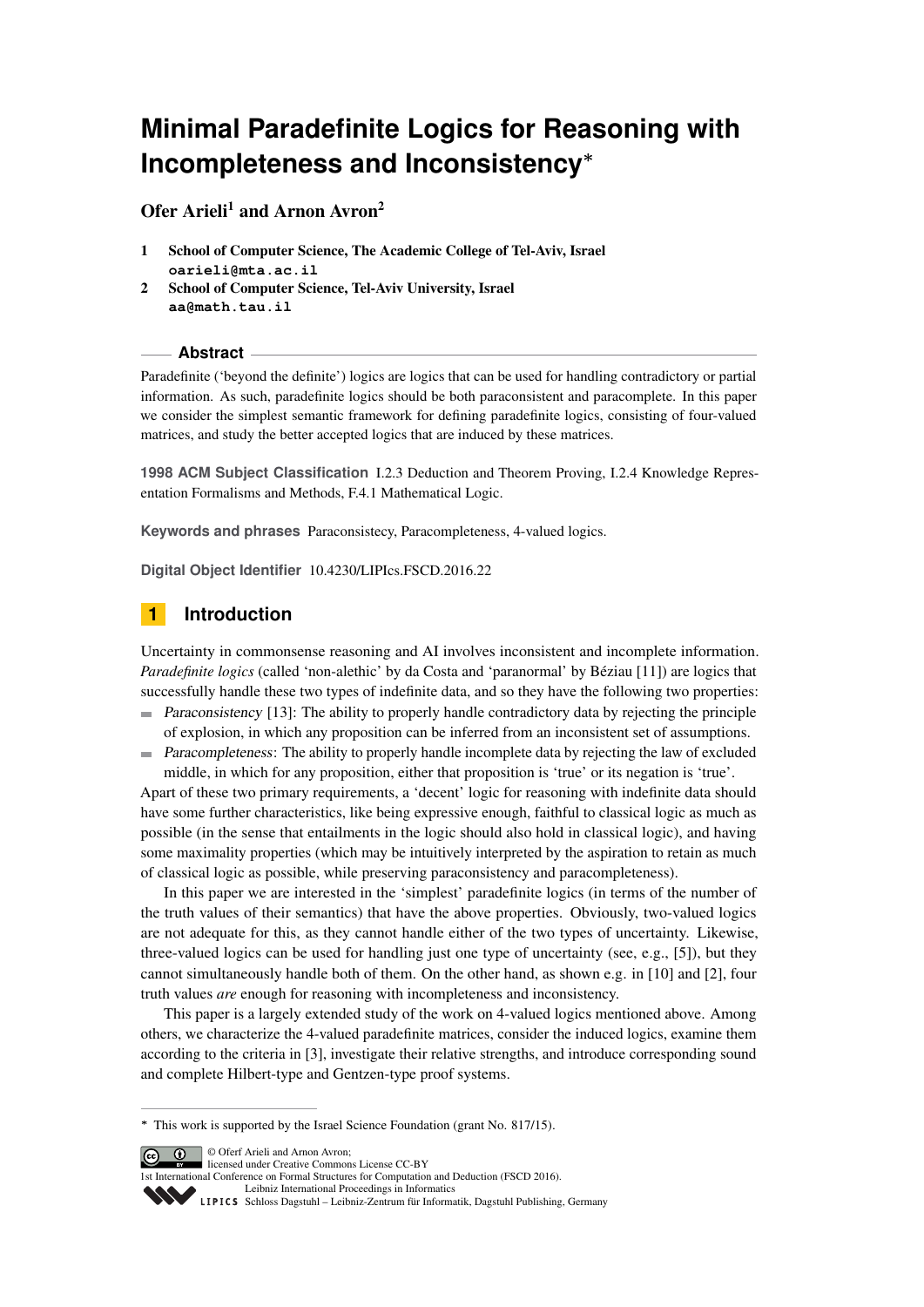# **2 Preliminaries**

## **2.1 Propositional Logics**

In what follows we denote by L a propositional language with a set Atoms( $\mathcal{L}$ ) = { $P_1, P_2, \ldots$ } of atomic formulas and use  $p, q, r$  to vary over this set. The set of the well-formed formulas of  $\mathcal L$  is denoted by  $W(\mathcal{L})$  and  $\varphi, \psi, \phi, \sigma$  will vary over its elements. The set Atoms( $\varphi$ ) denotes the atomic formulas occurring in  $\varphi$ . Sets of formulas in  $W(\mathcal{L})$  are called *theories* and are denoted by  $\mathcal T$  or T'. Finite theories are denoted by  $\Gamma$  or  $\Delta$ . We shall abbreviate  $\mathcal{T} \cup \{\psi\}$  by  $\mathcal{T}, \psi$  and write  $\mathcal{T}, \mathcal{T}'$ instead of  $\mathcal{T} \cup \mathcal{T}'$ . A *rule* in a language  $\mathcal{L}$  is a pair  $\langle \Gamma, \psi \rangle$ , where  $\Gamma \cup \{\psi\}$  is a finite theory. We shall henceforth denote such a rule by Γ*/ψ*.

**Definition 2.1.** A (propositional) *logic* is a pair  $\mathbf{L} = \langle \mathcal{L}, \vdash \rangle$ , such that  $\mathcal{L}$  is a propositional language, and  $\vdash$  is a binary relation between theories in  $W(\mathcal{L})$  and formulas in  $W(\mathcal{L})$ , satisfying the following conditions:

- Reflexivity: if  $\psi \in \mathcal{T}$  then  $\mathcal{T} \vdash \psi$ .
- Monotonicity: if  $\mathcal{T} \vdash \psi$  and  $\mathcal{T} \subseteq \mathcal{T}'$ , then  $\mathcal{T}' \vdash \psi$ .
- Transitivity: if  $\mathcal{T} \vdash \psi$  and  $\mathcal{T}', \psi \vdash \phi$  then  $\mathcal{T}, \mathcal{T}' \vdash \phi$ .
- Structurality: for every substitution  $\theta$  and every  $\mathcal{T}$  and  $\psi$ , if  $\mathcal{T} \vdash \psi$  then  $\{\theta(\varphi) \mid \varphi \in \mathcal{T}\}\vdash \theta(\psi)$ .
- Non-Triviality: there is a non-empty theory  $\mathcal T$  and a formula  $\psi$  such that  $\mathcal T \not\vdash \psi$ .

A logic  $\langle \mathcal{L}, \vdash \rangle$  is *finitary* if for every theory T and every formula  $\psi$  such that  $\mathcal{T} \vdash \psi$  there is a *finite* theory  $\Gamma \subseteq \mathcal{T}$  such that  $\Gamma \vdash \psi$ .

Note that the languages that are considered in the sequel are all *propositional*, as this is the heart of every paraconsistent and paracomplete logic ever studied so far. Also, we confine ourselves to paradefinite *logics*, thus no form of non-monotonic reasoning is considered in this paper.

 $\triangleright$  **Definition 2.2.** Let  $\mathbf{L} = \langle \mathcal{L}, \vdash \rangle$  be a logic, and let *S* be a set of rules in  $\mathcal{L}$ . The *finitary* **L***-closure*  $C_{\mathbf{L}}(S)$  of *S* is inductively defined as follows:

- $\phi(\mathbf{F}), \theta(\psi) \in C_{\mathbf{L}}(S)$ , where  $\theta$  is an L-substitution,  $\Gamma$  is a *finite* theory in  $\mathcal{W}(\mathcal{L})$ , and either  $\Gamma \vdash \psi$  or  $\Gamma/\psi \in S$ .
- If the pairs  $\langle \Gamma_1, \varphi \rangle$  and  $\langle \Gamma_2 \cup {\varphi} \rangle$ ,  $\psi$  are both in  $C_{\mathbf{L}}(S)$ , then so is the pair  $\langle \Gamma_1 \cup \Gamma_2, \psi \rangle$ .

Next we define what an extension of a logic means.

- <span id="page-1-1"></span>**Definition 2.3.** Let  $\mathbf{L} = \langle \mathcal{L}, \vdash \rangle$  be a logic, and let *S* be a set of rules in  $\mathcal{L}$ .
- A logic  $\mathbf{L}' = \langle \mathcal{L}, \vdash' \rangle$  is an *extension* of **L** (in the same language) if  $\vdash \subseteq \vdash'$ . We say that **L'** is a *proper extension* of **L**, if  $\vdash \subsetneq \vdash'$ .
- The *extension of* **L** *by S* is the pair  $L^* = \langle L, F^* \rangle$ , where  $F^*$  is the binary relation between theories in  $W(\mathcal{L})$  and formulas in  $W(\mathcal{L})$ , defined by:  $\mathcal{T} \vdash^* \psi$  if there is a finite  $\Gamma \subseteq \mathcal{T}$  such that  $\langle \Gamma, \psi \rangle \in C_{\mathbf{L}}(S)$ .
- Extending **L** by an axiom schema  $\varphi$  means extending it by the rule  $\varnothing/\varphi$ .

The usefulness of a logic strongly depends on the question what kind of connectives are available in it. Three particularly important types of connectives are defined next.

- <span id="page-1-0"></span> $\triangleright$  **Definition 2.4.** Let  $\mathbf{L} = \langle \mathcal{L}, \vdash \rangle$  be a propositional logic.
- A binary connective  $\supset$  of  $\mathcal L$  is an *implication for* **L**, if the classical deduction theorem holds for  $\supset$  and  $\vdash$ , that is: *T*,  $\varphi$   $\vdash$   $\psi$  iff *T*  $\vdash$   $\varphi$   $\supset$   $\psi$ .
- A binary connective  $\wedge$  of  $\mathcal L$  is a *conjunction for* **L**, if  $\mathcal T \vdash \psi \wedge \varphi$  iff  $\mathcal T \vdash \psi$  and  $\mathcal T \vdash \varphi$ .
- A binary connective  $\vee$  of L is a *disjunction for* **L**, if  $\mathcal{T}, \psi \vee \varphi \vdash \sigma$  iff  $\mathcal{T}, \psi \vdash \sigma$  and  $\mathcal{T}, \varphi \vdash \sigma$ .

We say that **L** is *semi-normal* if it has (at least) one of the three basic connectives defined above. We say that **L** is *normal* if it has *all* these three connectives.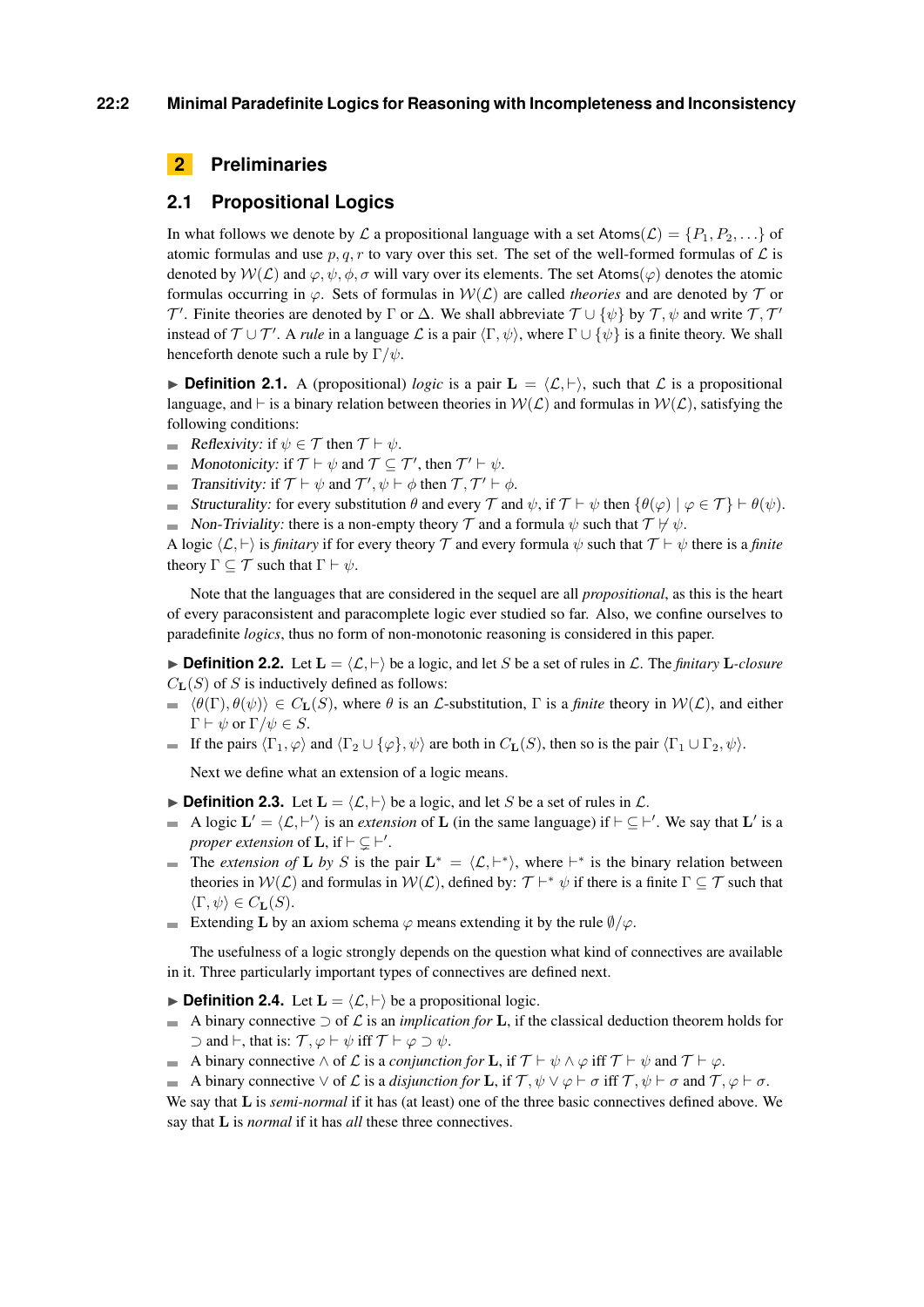## **2.2 Many-Valued Matrices**

The most standard semantic way of defining many-valued logics is by using the following type of structures (see, e.g., [\[19,](#page-13-6) [20,](#page-13-7) [25\]](#page-13-8)).

<span id="page-2-1"></span>**• Definition 2.5.** A (multi-valued) *matrix* for a language L is a triple  $M = \langle V, D, O \rangle$ , where

- $\rightarrow$  V is a non-empty set of truth values,
- D is a non-empty proper subset of V, called the *designated* elements of V, and
- $\mathcal{O}$  is a function that associates an *n*-ary function  $\widetilde{\diamond}_{\mathcal{M}} : \mathcal{V}^n \to \mathcal{V}$  with every *n*-ary connective  $\diamond$  of the language  $\mathcal{C}$ the language  $\mathcal{L}$ .

In what follows, we shall denote by  $\overline{\mathcal{D}}$  the elements in  $\mathcal{V} \setminus \mathcal{D}$ . The set  $\mathcal{D}$  is used for defining satisfiability and validity as defined below:

**Definition 2.6.** Let  $M = \langle V, D, O \rangle$  be a matrix for  $\mathcal{L}$ .

- An M-valuation for L is a function  $\nu : \mathcal{W}(\mathcal{L}) \to \mathcal{V}$  such that for every *n*-ary connective  $\diamond$  of L and every  $\psi_1, \ldots, \psi_n \in \mathcal{W}(\mathcal{L}), \nu(\diamond(\psi_1, \ldots, \psi_n)) = \tilde{\diamond}_{\mathcal{M}}(\nu(\psi_1), \ldots, \nu(\psi_n)).$  We denote by  $\Lambda_M$  the set of all the M-valuations.
- A valuation  $\nu \in \Lambda_{\mathcal{M}}$  is an M-model of a formula  $\psi$  (alternatively,  $\nu$  M-satisfies  $\psi$ ), if it belongs to the set  $mod_{\mathcal{M}}(\psi) = \{ \nu \in \Lambda_{\mathcal{M}} \mid \nu(\psi) \in \mathcal{D} \}$ . The M-models of a theory  $\mathcal T$  are the elements of the set  $mod_{\mathcal{M}}(\mathcal{T}) = \bigcap_{\psi \in \mathcal{T}} mod_{\mathcal{M}}(\psi)$ .
- A formula  $\psi$  is M-satisfiable if  $mod_{\mathcal{M}}(\psi) \neq \emptyset$ . A theory T is M-satisfiable if  $mod_{\mathcal{M}}(\mathcal{T}) \neq \emptyset$ .

In the sequel, when it is clear from the context, we shall sometimes omit the subscript  $^{\prime}$ M' and the tilde sign from  $\tilde{\diamond}_{\mathcal{M}}$ , and the prefix ' $\mathcal{M}$ ' from the notions above.

**Definition 2.7.** Let  $M = \langle V, D, O \rangle$  be a matrix for a language L, and let  $\mathcal{L} \subseteq \mathcal{L}'$ . A matrix  $\mathcal{M}' = \langle V', \mathcal{D}', \mathcal{O}' \rangle$  for L' is called an *expansion* of M to L', if  $V = V', \mathcal{D} = \mathcal{D}'$ , and  $\mathcal{O}'(\diamond) = \mathcal{O}(\diamond)$ for every connective  $\diamond$  of  $\mathcal{L}$ .

<span id="page-2-2"></span>**Definition 2.8.** Given a matrix M, the consequence relation  $\vdash_{\mathcal{M}}$  that is *induced by* (or associated with) M, is defined by:  $\mathcal{T} \vdash_{\mathcal{M}} \psi$  if  $mod_{\mathcal{M}}(\mathcal{T}) \subseteq mod_{\mathcal{M}}(\psi)$ . We denote by  $\mathbf{L}_{\mathcal{M}}$  the pair  $\langle \mathcal{L}, \vdash_{\mathcal{M}} \rangle$ , where M is a matrix for L and  $\vdash_{\mathcal{M}}$  is the consequence relation induced by M.

**• Theorem 2.9** ([\[21,](#page-13-9) [22\]](#page-13-10)). *For every propositional language L and finite matrix* M *for* L,  $L_M =$  $\langle L, \vdash_{\mathcal{M}} \rangle$  *is a propositional logic. If* M *is finite, then*  $\vdash_{\mathcal{M}}$  *is also finitary.* 

We conclude this section with some simple, easily verified properties of the basic connectives (Definition [2.4\)](#page-1-0).

- **► Definition 2.10.** Let  $M = \langle V, D, O \rangle$  be a matrix for L and let  $A \subseteq V$ .
- An *n*-ary connective  $\diamond$  of L is called A-closed if  $\delta(a_1, \ldots, a_n) \in A$  for every  $a_1, \ldots, a_n \in A$ .
- An *n*-ary connective  $\diamond$  of L is called A-limited if for every  $a_1, \ldots, a_n \in V$ , if  $\delta(a_1, \ldots, a_n) \in A$ then  $a_1, \ldots, a_n \in A$ .
- <span id="page-2-0"></span>**Definition 2.11.** Let  $M = \langle V, \mathcal{D}, \mathcal{O} \rangle$  be a matrix for  $\mathcal{L}$ .
- A connective ∧ in L is called an M*-conjunction* if it is D-closed and D-limited, i.e., for every  $a, b \in V$ ,  $a \wedge b \in \mathcal{D}$  iff  $a \in \mathcal{D}$  and  $b \in \mathcal{D}$ .
- A connective  $\vee$  in  $\mathcal L$  is called an *M-disjunction* if it is  $\overline{\mathcal D}$ -closed and  $\overline{\mathcal D}$ -limited, i.e., for every  $a, b \in V$ ,  $a \vee b \in \mathcal{D}$  iff  $a \in \mathcal{D}$  or  $b \in \mathcal{D}$ .
- A connective  $\supset$  in L is called an M-implication if for every  $a, b \in V$ ,  $a \supset b \in D$  iff either  $a \notin D$ or  $b \in \mathcal{D}$ .

Using the terminologies in Definitions [2.4](#page-1-0) and [2.11,](#page-2-0) we have: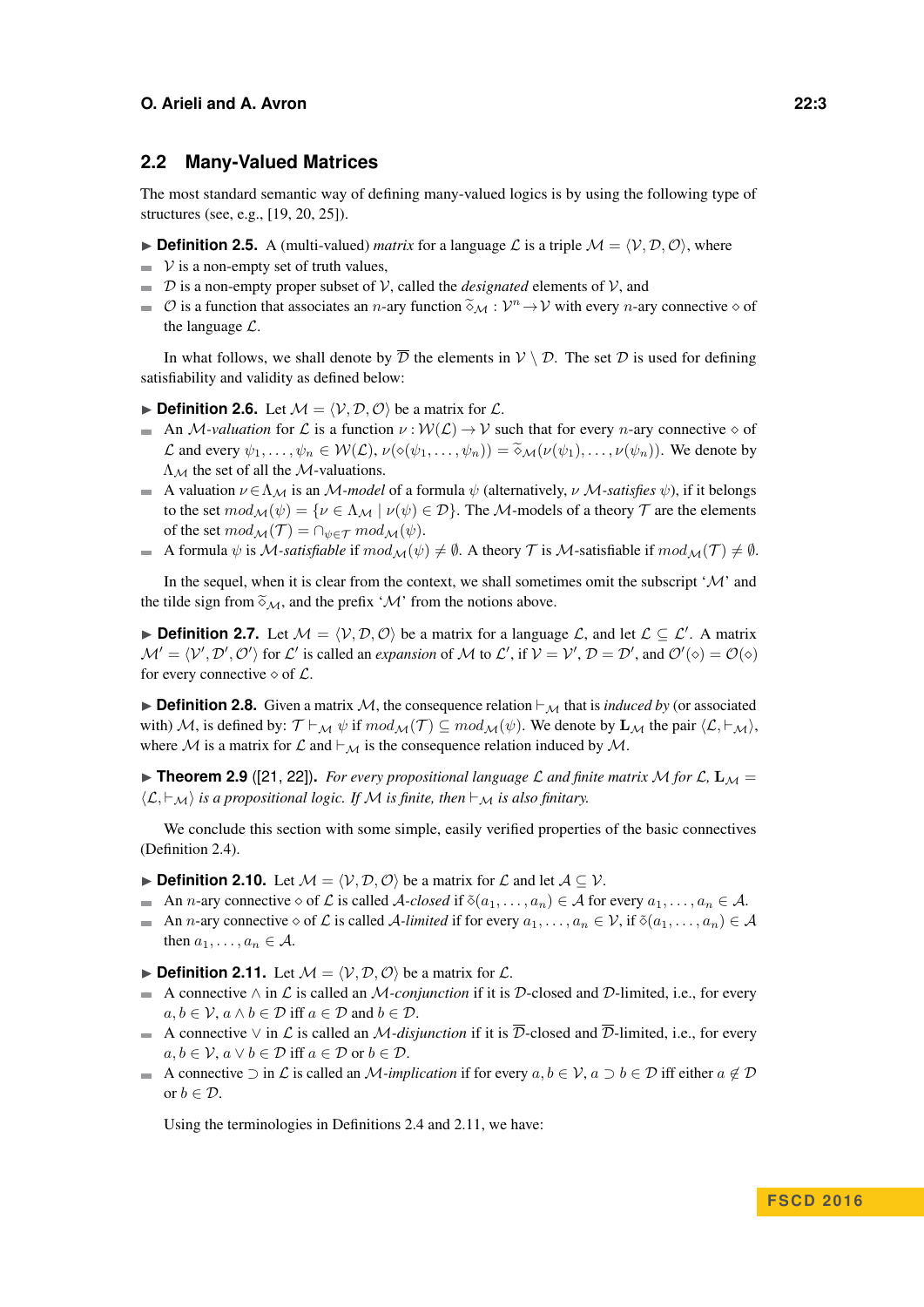#### **22:4 Minimal Paradefinite Logics for Reasoning with Incompleteness and Inconsistency**

<span id="page-3-0"></span> $\blacktriangleright$  **Theorem 2.12.** Let  $\mathcal{M} = \langle \mathcal{V}, \mathcal{D}, \mathcal{O} \rangle$  be a matrix for  $\mathcal{L}$ .

- **1.** A connective is an M-conjunction iff it is a conjunction for  $\mathbf{L}_M$ .
- **2.** An M-disjunction is also a disjunction for  $\mathbf{L}_M$ .
- **3.** An M-implication is also an implication for  $\mathbf{L}_M$ .
- $\triangleright$  **Corollary 2.13.** Let  $M = \langle V, D, O \rangle$  be a matrix for L, and let M' be an expansion of M.
- *1. An* M*-conjunction (respectively:* M*-disjunction,* M*-implication) is also a conjunction (respectively: disjunction, implication) for*  $\mathbf{L}_{\mathcal{M}'}$ *.*
- 2. If M has either an M-conjunction, or an M-disjunction, or an M-implication, then  $\mathbf{L}_{M'}$  is *semi-normal. If*  $M$  *has all of them then*  $L_M$  *is normal.*

## **3 Paradefinite Logics**

In this section we define in precise terms what paradefinite logics are, and consider some related desirable properties.

**IDefinition 3.1.** Let L be a propositional language with a unary connective  $\neg$ , and let  $\mathbf{L} = \langle \mathcal{L}, \vdash_{\mathbf{L}} \rangle$ be a logic for  $\mathcal{L}$ .

- **L** is called *pre*- $\neg$ -*paraconsistent* if there are formulas  $\psi$ ,  $\varphi$  such that  $\psi$ ,  $\neg \psi \nvdash_{\mathbf{L}} \varphi$ .
- **L** is called *pre*- $\neg$ *-paracomplete* if there is a theory T and formulas  $\psi$ ,  $\varphi$  such that  $\mathcal{T}, \psi \vdash_{\mathbf{L}} \varphi$  and  $\mathcal{T}, \neg \psi \vdash_{\mathbf{L}} \varphi$ , but  $\mathcal{T} \not\models_{\mathbf{L}} \varphi$ .

The first property above intends to capture the idea that a contradictory set of premises should not entail every formula, and the second property indicates that it may happen that a certain statement and its negation do not hold. Both of these intuitions make sense only if the underlying connective  $\neg$  somehow represents a 'negation' operation. This is assured by the condition of 'coherence with classical logic', which is defined next. Intuitively, this condition states that a logic that has such a connective should not admit entailments that do not hold in classical logic.

**Definition 3.2.** Let  $\mathcal{L}$  be a language with a unary connective  $\neg$ . A *bivalent*  $\neg$ *-interpretation for*  $\mathcal L$  is a function **F** that associates a two-valued truth table with each connective of  $\mathcal L$ , such that  $\mathbf F(\neg)$ is the classical truth table for negation. We denote by  $\mathcal{M}_F$  the two-valued matrix for  $\mathcal L$  induced by  $\mathbf F$ , that is,  $M_{\mathbf{F}} = \langle \{t, f\}, \{t\}, \mathbf{F} \rangle$  (see Definition [2.5\)](#page-2-1).

- **Definition 3.3.** Let  $\mathbf{L} = \langle \mathcal{L}, \vdash_{\mathbf{L}} \rangle$  be a propositional logic where  $\mathcal{L}$  contains a unary connective  $\neg$ . Let **F** be a bivalent  $\neg$ -interpretation for L. We say that **L** is **F***-contained in classical logic* if for
- every  $\varphi_1, \ldots, \varphi_n, \psi \in \mathcal{W}(\mathcal{L}),$  if  $\varphi_1, \ldots, \varphi_n \vdash_{\mathbf{L}} \psi$  then  $\varphi_1, \ldots, \varphi_n \vdash_{\mathcal{M}_{\mathbf{F}}} \psi$ .
- **L** is  $\neg$ -contained in classical logic [\[3\]](#page-13-5), if it is **F**-contained in it for a bivalent  $\neg$ -interpretation **F**.
- **L** is ¬*-coherent with classical logic*, if it has a semi-normal fragment (Definition [2.4\)](#page-1-0) which is ¬-contained in classical logic.

**Definition 3.4.** Let  $\mathbf{L} = \langle \mathcal{L}, \vdash_{\mathbf{L}} \rangle$  be a propositional logic where  $\mathcal{L}$  contains a unary connective  $\neg$ . We say that  $\neg$  is a *negation* for **L**, if **L** is  $\neg$ -coherent with classical logic.

**► Remark.** If  $\neg$  is a negation for  $\mathbf{L} = \langle \mathcal{L}, \vdash_{\mathbf{L}} \rangle$ , then for every atom  $p \in \text{Atoms}(\mathcal{L})$  it holds that  $p \not\vdash_{\mathbf{L}} \neg p$  and  $\neg p \not\vdash_{\mathbf{L}} p$ .

**Definition 3.5.** Let  $\mathcal{L}$  be a language with a unary connective  $\neg$ , and  $\mathbf{L} = \langle \mathcal{L}, \vdash_{\mathbf{L}} \rangle$  a logic for  $\mathcal{L}$ .

- **L** is called  $\neg$ -*paraconsistent* if it is pre- $\neg$ -paraconsistent and  $\neg$  is a negation of **L**.
- **L** is called  $\neg$ -*paracomplete* if it is pre- $\neg$ -paracomplete and  $\neg$  is a negation of **L**.
- **L** is called  $\neg$ -*paradefinite* if it is  $\neg$ -paraconsistent and  $\neg$ -paracomplete.

Henceforth we shall frequently omit the  $\neg$  sign (if it is clear from the context), and simply refer to paradefinite [paraconsistent, paracomplete] logics.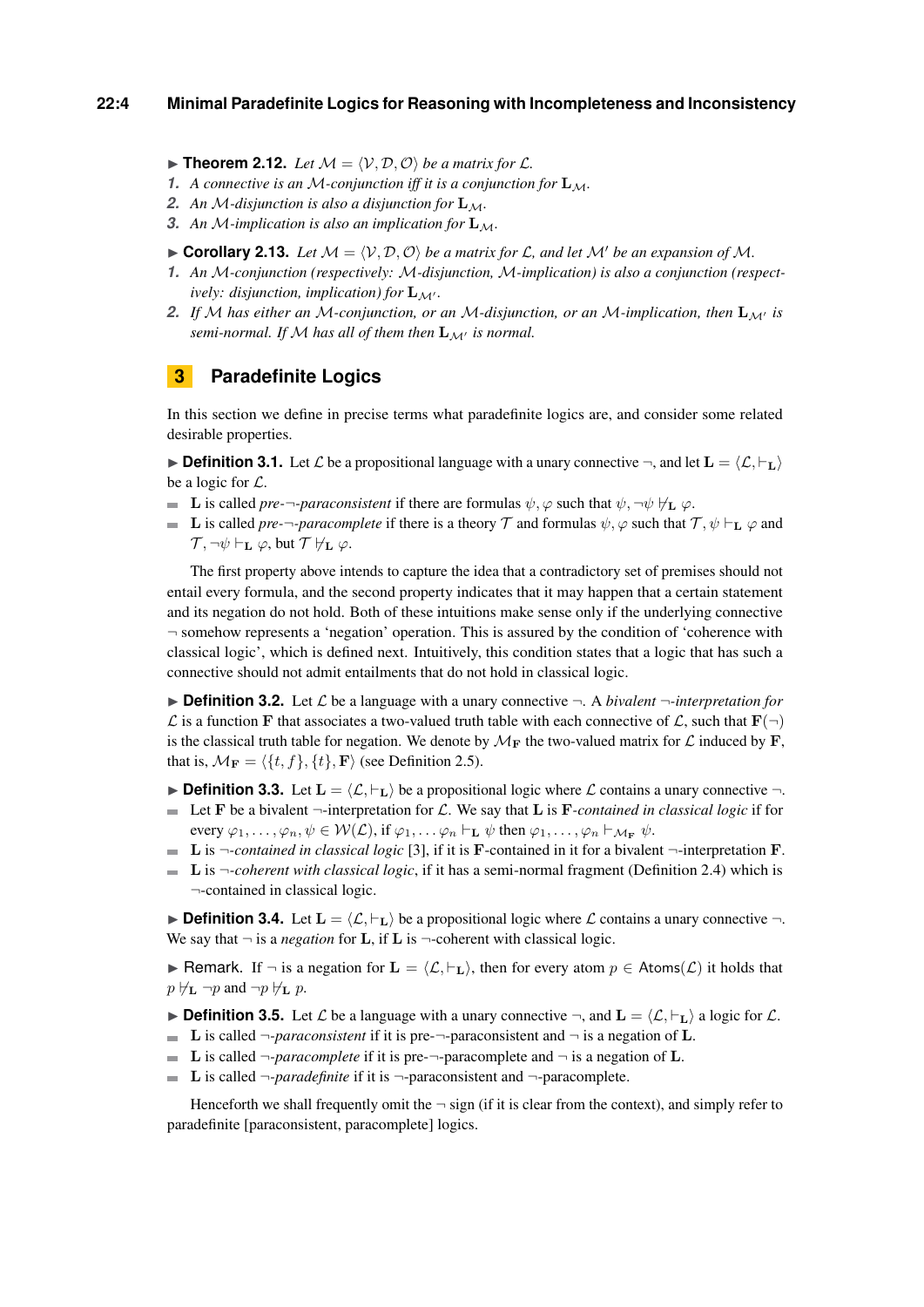# **4 Four-Valued Paradefinite Matrices**

We now show that the availability of at least four different truth values is needed for developing paradefinite logics in the framework of matrices. We then characterize the structure of four-valued paradefinite matrices.

In what follows we suppose that  $M = \langle V, D, O \rangle$  is a matrix for a language with  $\neg$ . We say that M is paradefinite [paraconsistent, paracomplete] if so is  $\mathbf{L}_{\mathcal{M}}$  (Definition [2.8\)](#page-2-2).

#### <span id="page-4-0"></span>► Theorem 4.1.

- **1.** M is pre-paraconsistent iff there is an element  $\top \in \mathcal{D}$ , such that  $\tilde{\neg} \top \in \mathcal{D}$ .
- 2. If M is paraconsistent then there are three different elements t, f, and  $\top$  in V such that  $f = \tilde{\neg} t$ ,  $f \notin \mathcal{D}$ *, and*  $\{t, \tilde{\neg} f, \top, \tilde{\neg} \top\} \subseteq \mathcal{D}$ *.*

**Proof.** M is pre-paraconsistent iff  $p, \neg p \nleftrightarroweq q$ . Obviously, this happens iff  $\{p, \neg p\}$  has an Mmodel. The latter, in turn, is possible iff there is some  $\top \in \mathcal{D}$ , such that  $\tilde{\neg} \top \in \mathcal{D}$ , as indicated in the first item of the theorem. For the second item we may assume without loss of generality that  $M$  is  $\neg$ -contained in classical logic. We let **F** be a bivalent  $\neg$ -interpretation such that  $L_M$  is **F**-contained in classical logic. Since  $p, \neg\neg p \nleftrightarrow_{\mathcal{M}_{\mathbf{F}}} \neg p$ , also  $p, \neg\neg p \nleftrightarrow_{\mathcal{M}} \neg p$ , and so there is some  $t \in \mathcal{D}$ , such that  $\tilde{\neg}t \notin \mathcal{D}$ , while  $\tilde{\neg}t \in \mathcal{D}$ . Let  $f = \tilde{\neg}t$ . Then *t* and *f* have the required properties, and together with the first item we are done.

#### <span id="page-4-1"></span>► Theorem 4.2.

- *1. If M is pre-paracomplete then there is an element*  $\bot \in V$  *such that*  $\bot \notin \mathcal{D}$  *and*  $\tilde{\neg} \bot \notin \mathcal{D}$ *.*
- *2. If* M has an M-disjunction and there is an element  $\bot \in V$  *such that*  $\bot \notin \mathcal{D}$  *and*  $\tilde{\neg} \bot \notin \mathcal{D}$ *, then* M *is pre-paracomplete.*

**Proof.** Suppose first that M is pre-paracomplete. Then there is a set of formulas  $\Gamma$  and formulas  $\psi$ ,  $\phi$ , such that (i)  $\Gamma$ ,  $\psi \vdash_{\mathcal{M}} \phi$ , (ii)  $\Gamma$ ,  $\neg \psi \vdash_{\mathcal{M}} \phi$ , and (iii)  $\Gamma \not \vdash_{\mathcal{M}} \phi$ . From (iii) it follows that there is a valuation  $\nu \in mod_{\mathcal{M}}(\Gamma) \setminus mod_{\mathcal{M}}(\phi)$ . Thus, in order to satisfy conditions (i) and (ii), necessarily  $\nu(\psi) \notin \mathcal{D}$  and  $\tilde{\neg} \nu(\psi) = \nu(\neg \psi) \notin \mathcal{D}$ . Hence  $\nu(\psi)$  is the element  $\perp$  as required.

For the second item, suppose that its two conditions are satisfied. Let  $\vee$  be an M-disjunction. Then by Theorem [2.12,](#page-3-0)  $p \vdash_M \neg p \lor p$  and  $\neg p \vdash_M \neg p \lor p$ . However, if  $\nu(p) = \bot$  then  $\nu(\neg p \lor p) \notin \mathcal{D}$ by the definitions of  $\perp$  and of an M-disjunction. Hence M is pre-paracomplete.

By the theorems above, no 2-valued matrix can be paraconsistent or paracomplete, and no 3-valued matrix can be paradefinite. Also, by Theorem [4.1,](#page-4-0) every paraconsistent (and so every paradefinite) matrix should have at least two designated elements. The structures of the minimallyvalued paradefinite matrices is considered next.

 $\triangleright$  **Theorem 4.3.** *If*  $\mathcal{M} = \langle \mathcal{V}, \mathcal{D}, \mathcal{O} \rangle$  *is a*  $\neg$ *-paradefinite matrix then there are four elements t, f,*  $\top$ *, and*  $\perp$  *in*  $\vee$  *such that:* (1)  $t \in \mathcal{D}$  *and*  $\tilde{\neg}t \notin \mathcal{D}$ , (2)  $f \notin \mathcal{D}$  *and*  $\tilde{\neg}f \in \mathcal{D}$ , (3)  $\top \in \mathcal{D}$  *and*  $\tilde{\neg} \top \in \mathcal{D}$ ,  $(4)$  ⊥ ∉ *D and*  $\tilde{\neg}$  ⊥ ∉ *D*,  $(5)$   $\tilde{\neg}$ *t* = *f.* 

**Proof.** This follows from Theorems [4.1](#page-4-0) and [4.2.](#page-4-1)

<span id="page-4-2"></span>**Corollary 4.4.** Let M be a  $\neg$ -paradefinite four-valued matrix. Then M is isomorphic to a *matrix of the form*  $M' = \{ \{t, f, \top, \bot\}, \{t, \top\}, \mathcal{O} \}$ *, in which*  $\tilde{\neg}t = f$ *,*  $\tilde{\neg}f = t$ *,*  $\tilde{\neg} \top \in \{t, \top\}$ *, and*  $\tilde{\neg} \bot \in \{f, \bot\}.$ 

In the rest of this paper we shall assume that the 4-valued matrices we study have the form described in Corollary [4.4,](#page-4-2)

$$
\blacksquare
$$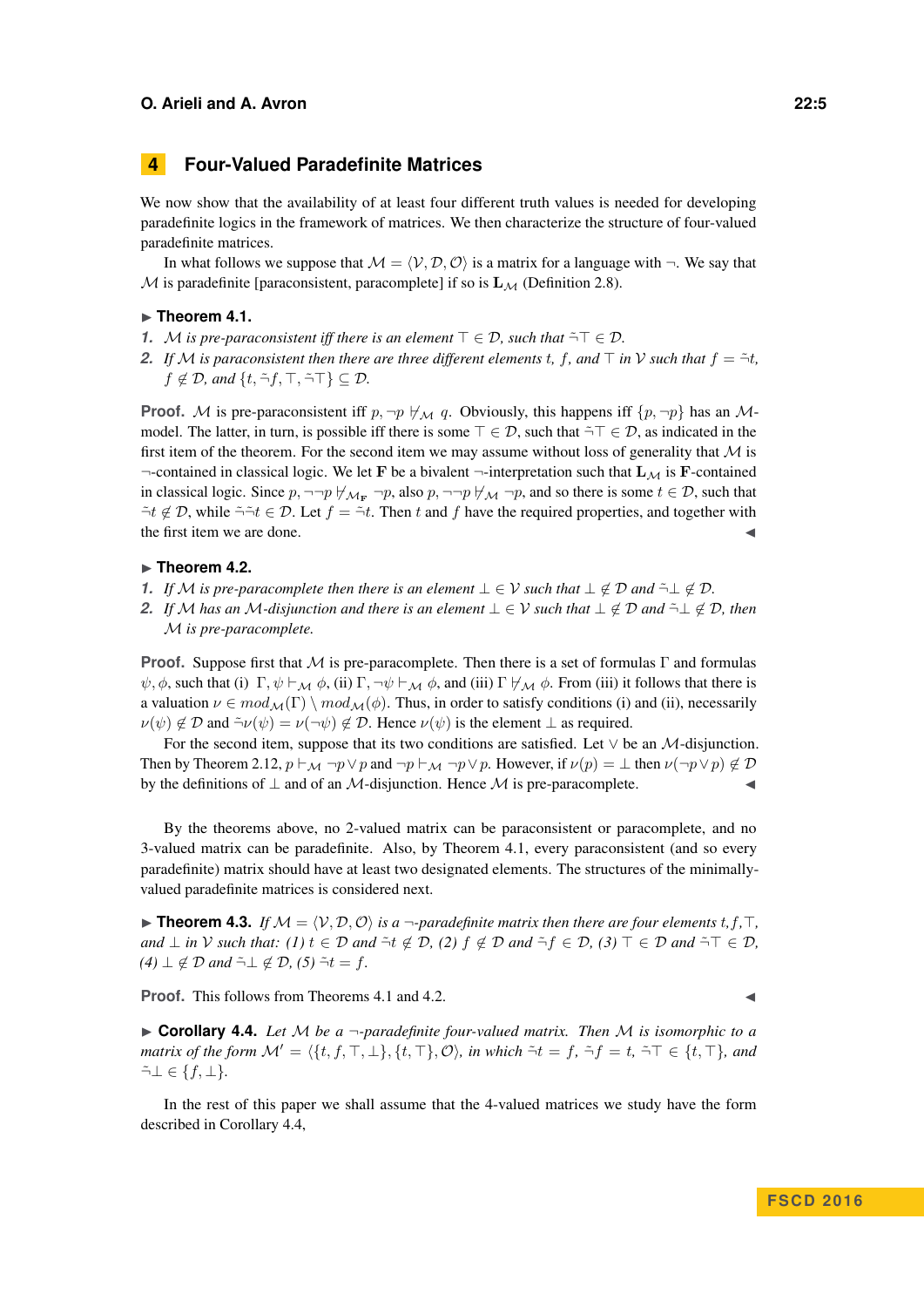#### **22:6 Minimal Paradefinite Logics for Reasoning with Incompleteness and Inconsistency**

# **5 Dunn-Belnap's Matrix**  $FOWR$

Theorem [4.4](#page-4-2) leaves exactly four possible interpretations for  $\neg$  in four-valued paradefinite matrices. However, the next theorem and its corollary show that the Dunn-Belnap negation ([\[9,](#page-13-11) [10,](#page-13-3) [14,](#page-13-12) [15\]](#page-13-13)) is by far more natural than the others.<sup>1</sup>

 $\triangleright$  **Theorem 5.1.** *Let* M *be a*  $\neg$ -*paradefinite 4-valued matrix. Then: (1)* If  $\neg$  *is left involutive for*  $\mathbf{L}_{\mathcal{M}}$  *(that is,*  $\neg \neg p \vdash_{\mathbf{L}_{\mathcal{M}}} p$ *) then*  $\neg \bot = \bot$ *. (2)* If  $\neg$  *is right involutive for*  $\mathbf{L}_M$  *(that is,*  $p \vdash_{\mathbf{L}_M} \neg \neg p$ *) then*  $\neg T = T$ *.* 

**Proof.** Suppose that  $\neg$  is left involutive. Then  $\neg \neg p \vdash_M p$ , and so  $\neg \bot \neq f$  (otherwise, by Corollary [4.4](#page-4-2)  $\nu(p) = \perp$  would have been a counter-model). It follows that  $\neg \perp = \perp$ . Suppose now that  $\neg$  is right involutive. Then  $p \vdash_M \neg\neg p$ , and so  $\neg \top \neq t$  (otherwise, by Corollary [4.4](#page-4-2) again,  $\nu(p) = \top$  would have been a counter-model). Thus  $\neg \top = \top$ .

<span id="page-5-0"></span>▶ Corollary 5.2. *The only involutive negation of paradefinite 4-valued logics is Dunn-Belnap negation, defined by*  $\neg t = f$ ,  $\neg f = t$ ,  $\neg T = T$  and  $\neg \bot = \bot$ .

Concerning the interpretations of the other connectives, we again follow Belnap's motivation in [\[9\]](#page-13-11) and [\[10\]](#page-13-3), where he suggested a four-valued framework for collecting and processing information (this work was later generalized in [\[7\]](#page-13-14)): Assume a set of sources, each one of them can indicate that an atom *p* is true (i.e., it assigns *p* the truth-value 1), false (i.e., it assigns *p* the truth-value 0), or that it has no knowledge about *p*. In turn, a mediator assigns to an atomic formula *p* a subset  $d(p)$  of  $\{0, 1\}$ as follows:  $1 \in d(p)$  iff some source claims that *p* is true, and  $0 \in d(p)$  iff some source claims that *p* is false. The mediator's evaluation of complex formulas over  $\{\neg, \vee\}$  is then derived as follows:

 $0 \in d(\neg \varphi)$  iff  $1 \in d(\varphi)$ ,  $1 \in d(\neg \varphi)$  iff  $0 \in d(\varphi)$ ,  $1 \in d(\varphi \vee \psi)$  iff  $1 \in d(\varphi)$  or  $1 \in d(\psi)$ ,  $0 \in d(\varphi \vee \psi)$  iff  $0 \in d(\varphi)$  and  $0 \in d(\psi)$ .

In this model,  $\nu(\varphi) = \{0, 1\}$  means that  $\varphi$  is known to be true and also known to be false (i.e., the information about  $\varphi$  is inconsistent).  $\nu(\varphi) = \{1\}$  means that  $\varphi$  is only known to be true, while  $\nu(\varphi) = \{0\}$  means that  $\varphi$  is only known to be false. Finally,  $\nu(\varphi) = \emptyset$  means that there is no information about  $\varphi$ . This observation leads to the following identification of the four truth-values with the subsets of  $\{0, 1\}$ :  $t = \{1\}$ ,  $f = \{0\}$ ,  $\top = \{0, 1\}$ ,  $\bot = \emptyset$ .

Accordingly, the truth tables for  $\neg$  and  $\vee$  that the above principles lead to are the following (where the connective  $\land$  is defined by:  $\varphi \land \psi =_{Df} \neg(\neg \varphi \lor \neg \psi)$ :

|  | $\tilde{\vee}$ $\begin{array}{ccc} t & f & \top & \bot \end{array}$ |  | $\tilde{\wedge}$ $\begin{array}{ccc} t & f & \top & \bot \end{array}$ |                                 |  |  | $\tilde{\neg}$ |  |
|--|---------------------------------------------------------------------|--|-----------------------------------------------------------------------|---------------------------------|--|--|----------------|--|
|  | $t \mid t \mid t \mid t \mid t \mid t$                              |  |                                                                       | $t$   $t$   $f$   $\top$        |  |  | $t \mid f$     |  |
|  | $f \left  t \right  f \left  \right. \top \left. \bot$              |  |                                                                       | $f \mid f \mid f \mid f \mid f$ |  |  |                |  |
|  | $\top$ $t$ $\top$ $\top$ $t$                                        |  |                                                                       | T   T f T f                     |  |  |                |  |
|  | $\perp$ $t$ $\perp$ $t$ $\perp$                                     |  |                                                                       | $\perp$ $\perp$ f f $\perp$     |  |  |                |  |

**Definition 5.3.** The *Dunn-Belnap basic matrix* for the language  $\mathcal{L}_{FOUR} = \{\neg, \vee, \wedge\}$  (or just  $\{\neg, \vee\}$ ) is the matrix  $\mathcal{FOUR} = \langle \mathcal{V}, \mathcal{D}, \mathcal{O} \rangle$ , where  $\mathcal{V} = \{t, f, \top, \bot\}$ ,  $\mathcal{D} = \{t, \top\}$ , and the interpretations of the connectives are given by the truth tables above.

<sup>&</sup>lt;sup>1</sup> For convenience, we shall denote the interpretation of  $\neg$  by  $\neg$  as well. A similar convention will be usually used for any other connective.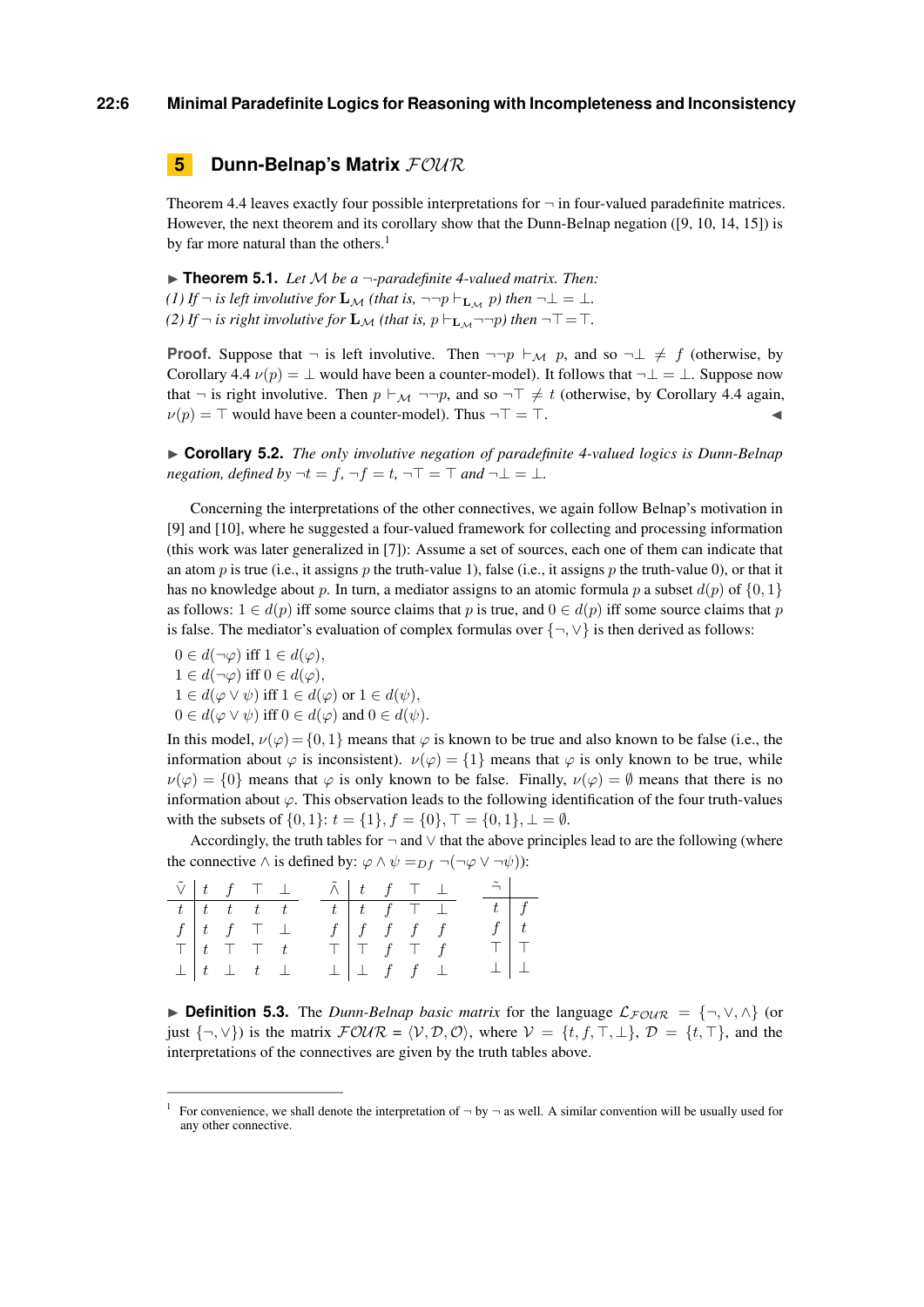**I** Remark. Another, dual representation of  $\mathcal{FOUR}$  uses pairs from  $\{1,0\} \times \{1,0\}$ . Given such a pair  $\langle a, b \rangle$ , the first component intuitively represents the information about the truth of a formula, and the second one represents the information about its falsity. According to this representation, we have that  $t = (1, 0), f = (0, 1), T = (1, 1), \bot = (0, 0), \langle a_1, b_1 \rangle \vee \langle a_2, b_2 \rangle = \langle max(a_1, b_1), min(a_2, b_2) \rangle$ ,  $\langle a_1, b_1 \rangle \wedge \langle a_2, b_2 \rangle = \langle min(a_1, b_1), max(a_2, b_2) \rangle$ , and  $\neg \langle a, b \rangle = \langle b, a \rangle$ . This representation is useful for a number of applications (see, e.g., [\[1,](#page-13-15) [4,](#page-13-16) [8,](#page-13-17) [17\]](#page-13-18)).

A common way of defining and understanding the disjunction, conjunction and negation of  $\mathcal{FOUR}$  is with respect to the partial order  $\leq_t$  on  $\{t, f, \top, \bot\}$ , in which *t* is the maximal element, *f* is the minimal element, and  $\top$ ,  $\bot$  are intermediate  $\leq$ <sub>t</sub>-incomparable elements. This order may be intuitively understood as reflecting differences in the amount of *truth* that each element exhibits. Here,  $\tilde{\wedge}$  and  $\tilde{\vee}$  are the meet and the join (respectively) of  $\leq_t$ , and  $\tilde{\neg}$  is order reversing with respect to  $\leq_t$ . Note that this interpretation of  $\neg$  coincides with that of the unique involutive negation of paradefinite four-valued logics given in Corollary [5.2.](#page-5-0)

For characterizing the expressive power of the languages of  $FOUR$  it is convenient to order the truth-values in the partial order ≤<sup>k</sup> that intuitively reflects differences in the amount of *knowledge* (or *information*) that the truth values convey. According to this relation  $\top$  is the maximal element,  $\bot$  is the minimal element, and  $t, f$  are intermediate  $\leq_k$ -incomparable elements.

Together, the lattices  $\langle \{t, f, \top, \bot\}, \leq_t \rangle$  and  $\langle \{t, f, \top, \bot\}, \leq_k \rangle$  form a single four-valued structure (denoted again by  $F\mathcal{OUP}$ ), known as Belnap's bilattice ([\[9,](#page-13-11) [10\]](#page-13-3)), which is represented in the double-Hasse diagram of Figure [1.](#page-6-0)

<span id="page-6-0"></span>

**Figure 1** The bilattice  $FOWR$ 

Following Fitting's notations (see [\[16\]](#page-13-19)), we shall denote the join and the meet of  $\leq_k$  by  $\oplus$  and  $\otimes$ (respectively). The  $\leq_k$ -reversing function on  $\{t, f, \top, \bot\}$  which is dual to  $\tilde{\neg}$  is called *conflation* [\[16\]](#page-13-19), and the corresponding connective is usually denoted by  $-$ . The truth tables of these  $\leq_k$ -connectives are given below.

| $\tilde{\oplus}$ $\begin{array}{ccc} t & f & \top \end{array}$ |                                 |  |  | $\tilde{\otimes}$ $\begin{array}{ccc} t & f & \top & \bot \end{array}$ |  |  | $-$           |     |
|----------------------------------------------------------------|---------------------------------|--|--|------------------------------------------------------------------------|--|--|---------------|-----|
|                                                                | $t$ $t$ $\top$ $\top$ $t$       |  |  | $t$ $t$ $\perp$ $t$ $\perp$                                            |  |  | $t \,   \, t$ |     |
|                                                                | $f \mid \top$ $f \mid \top$ $f$ |  |  | $f \perp f f \perp$                                                    |  |  | $f \mid f$    |     |
|                                                                | TTTTT                           |  |  | $\top$ $t$ $f$ $\top$ $\bot$                                           |  |  | $T \perp$     |     |
|                                                                | $\perp$ $\perp$ $f$ $\perp$     |  |  | $\bot \bot \bot \bot \bot$                                             |  |  |               | 工丨工 |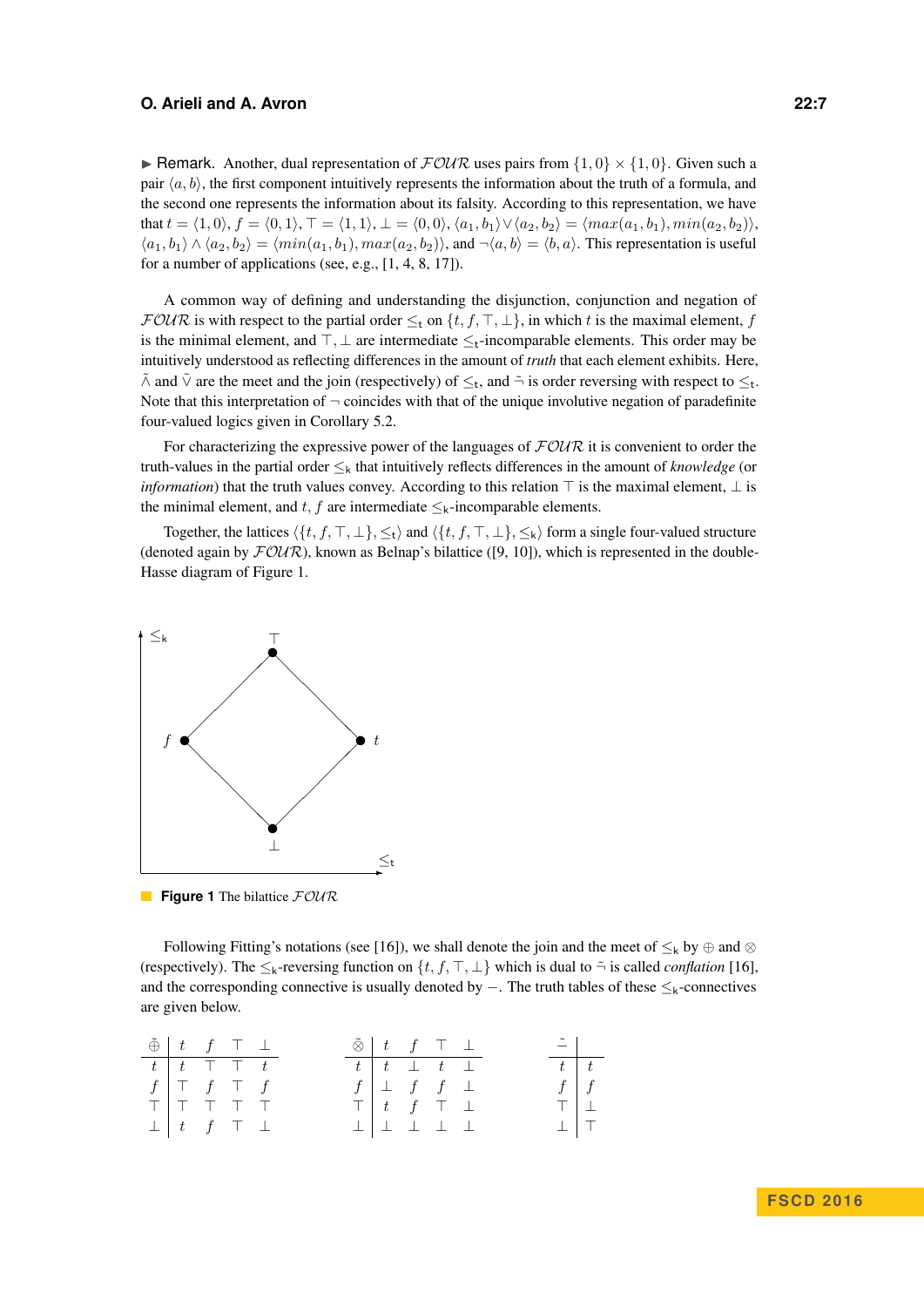#### **22:8 Minimal Paradefinite Logics for Reasoning with Incompleteness and Inconsistency**

# **6 Important Expansions of**  $\text{FOLR}$

As noted before, the logic  $L_{F\text{CUTR}}$  (also denoted **4Basic**), induced by  $\text{FOUR}$ , has some appealing applications in the context of logics for AI. Also, it has some desirable properties, like being seminormal (it is easy to verify that  $\lor$  is a  $\mathcal{FOUR}$ -disjunction and that  $\land$  is a  $\mathcal{FOUR}$ -conjunction), paradefinite, and ¬-contained in classical logic. However, **4Basic** also has some drawbacks, one of which is considered next.

▶ **Theorem 6.1.** 4Basic *is not normal (since no implication is definable in it).* 

**Sketch of proof.** Note, first, that every *n*-valued function  $g: \{t, f, \top, \bot\}^n \to \{t, f, \top, \bot\}$  which is representable in the language of  $\{\vee, \wedge, \neg\}$  <sup>2</sup> must be  $\leq_k$ -monotonic, i.e., if  $a_i \leq_k b_i$  for every  $1 \leq$  $i \le n$  then  $g(a_1, \ldots, a_n) \le k$   $g(b_1, \ldots, b_n)$  as well. This implies that only  $\le k$ -monotonic connectives are definable in this language. Now, suppose for contradiction that ⊃ is a definable implication for **4Basic**. In particular, one may verify that (i)  $\models$ **4Basic** *p*  $\supset$  *p*, and (ii)  $p, p \supset q \models$ **4Basic** *q*. Now, (i) entails that  $\tilde{\supset}(f, f) \in \{t, \top\}$ . Therefore, it follows from the  $\leq_k$ -monotonicity of  $\supset$  that  $\tilde{\supset}(T, f) \in \{t, T\}$ . This contradicts (ii), since it is refuted by any assignment *ν* such that  $\nu(p) = T$ and  $\nu(q) = f$ .

The last theorem, together with the fact that definable functions in the language of  $\{\vee, \wedge, \neg\}$ are  $\{\perp\}$ -closed (and so no tautologies are available in this language), imply that the language of  $FOUR$  is rather limited, even if we add to it propositional constants for the two classical truth-values. Therefore, we now introduce several other useful and natural connectives on  $\{t, f, \top, \bot\}$  that cannot be defined in the language of  $FOUR$ .

 $\blacksquare$  The following connective is an M-implication for every paradefinite four-valued matrix M (of the form considered in Corollary [4.4\)](#page-4-2), in which it is definable:

$$
a \tilde{\supset} b = \begin{cases} b & \text{if } a \in \{t, \top\}, \\ t & \text{if } a \in \{f, \bot\}. \end{cases}
$$

 $\blacksquare$  We denote by  $t, f, c$  (contradictory) and u (unknown) the propositional constants to be interpreted, respectively, by the truth-values  $t, f, \top$ , and  $\bot$  (thus, for instance,  $\forall \nu \in \Lambda_{\mathcal{M}} \nu(c) = \top$ ).

Using the connectives above, in the following sections we shall consider some important expansions of the matrix  $F\mathcal{O}U\mathcal{R}^{3}$ .

## **6.1 A Maximal Expansion**

First, we consider expansions of  $\mathcal{FOUR}$  in which all the operations on  $\{t, f, \top, \bot\}$  are definable.

**► Definition 6.2.** Let  $\mathcal{L}_{All} = \{\neg, \vee, \wedge, \neg, \oplus, \otimes, \supset, f, t, c, u\}$ . The matrix  $\mathcal{M}_{All}$  is the expansion of  $\mathcal{FOUR}$  to  $\mathcal{L}_{All}$ . The logic that is induced by  $\mathcal{M}_{All}$  is denoted by  $4All$  (or, as before,  $\mathbf{L}_{\mathcal{M}_{All}}$ ).

As the next theorem shows, the set of connectives in  $\mathcal{L}_{All}$  (and actually a proper subset of it) is indeed sufficient for defining any operation on  $\{t, f, \top, \bot\}$ .

**► Theorem 6.3.** *The language of*  $\{\neg, \lor, \land, \supset, \mathsf{c}, \mathsf{u}\}$  *is functionally complete for*  $\{t, f, \top, \bot\}$ *.* 

That is, there is a formula  $\psi$  in  $\{\vee, \wedge, \neg\}$ , such that Atoms $(\psi) \subseteq \{P_1, \ldots, P_n\}$ , and for every  $a_1, \ldots, a_n \in$ 

 $\{t, f, \top, \bot\}$  it holds that  $g(a_1, \ldots, a_n) = \nu(\psi)$ , where  $\nu \in \Lambda_F$  *y*  $\overline{\chi}$  is defined by  $\nu(P_i) = a_i$  for all  $1 \leq i \leq n$ . <sup>3</sup> Due to lack of space, proofs in the rest of this paper are omitted. Complete proofs will be provided in the full version of the paper.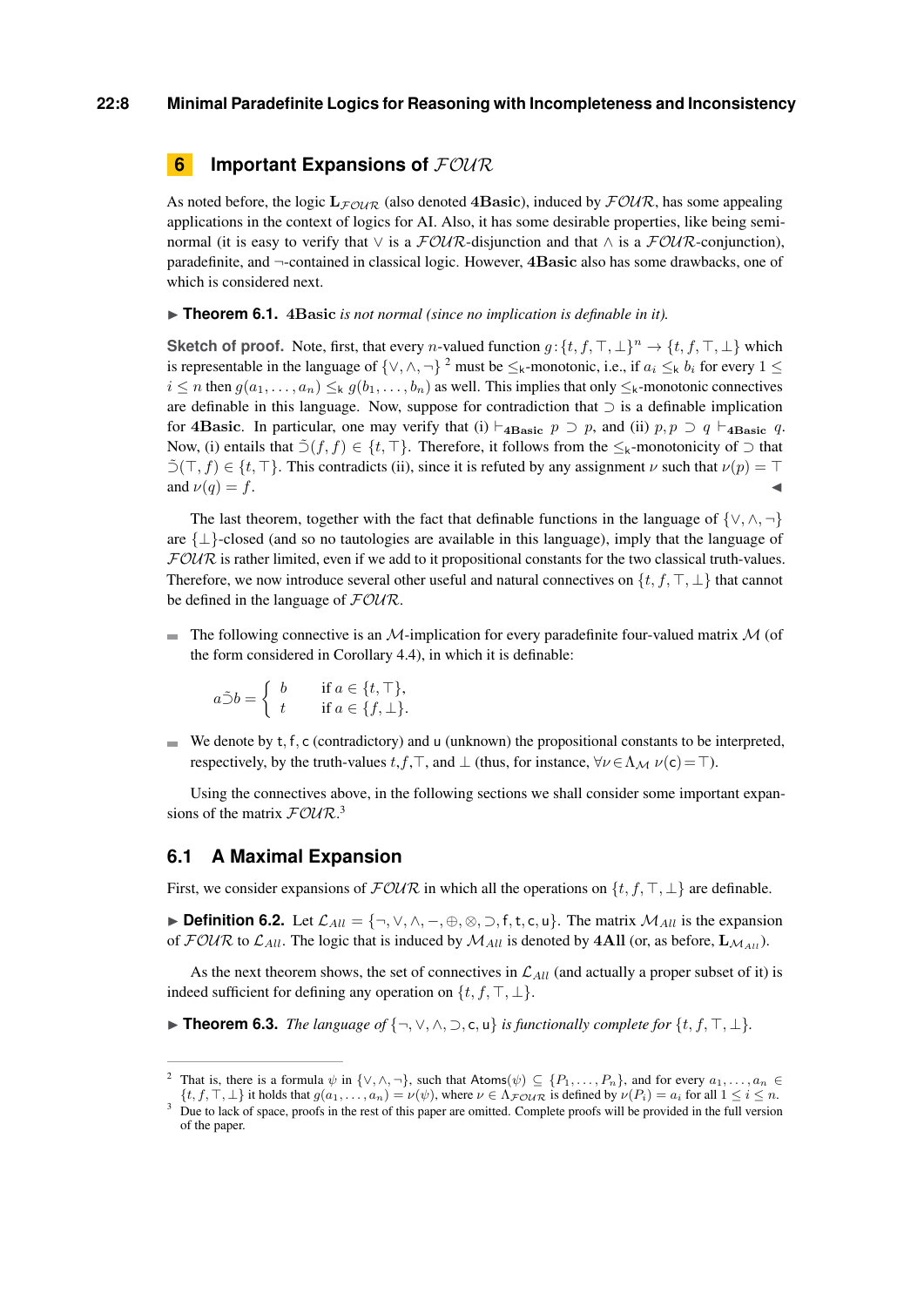#### **O. Arieli and A. Avron 22:9**

**► Remark.** Since  $\bot = f \otimes \neg f$  while  $\top = f \oplus \neg f$ , the language of  $\{\neg, \lor, \land, \neg, \otimes, \oplus, f\}$  is also functionally complete for  $\{t, f, \top, \bot\}$ . The use of this language has a certain advantage of modularity over the use of  $\{\neg, \vee, \wedge, \neg, c, u\}$ , since it has been proved in [\[6\]](#page-13-20) that if  $\Xi$  is a subset of  $\{\otimes, \oplus, f\}$ , then a function  $g: \{t, f, \top, \bot\}^n \to \{t, f, \top, \bot\}$  is representable in  $\{\neg, \land, \supset\} \cup \Xi$  iff it is *S*-closed for every  $S \in \{\{\top\}, \{t, f, \top\}, \{t, f, \bot\}\}\$  for which all the (functions that directly correspond to the) connectives in Ξ are *S*-closed. In other words:

#### $\blacktriangleright$  Theorem 6.4.

- *<i>g* is representable in {¬, ∨, ∧,  $\supset$ } *iff it is* { $\top$ }*-closed,* {*t, f,* ⊥}*-closed, and* {*t, f,*  $\top$ }*-closed.*
- *g is representable in*  $\{-, \vee, \wedge, \supset, f\}$  *iff it is*  $\{t, f, \perp\}$ *-closed and*  $\{t, f, \top\}$ *-closed.*
- *g* is representable in {¬, ∨, ∧, ⊃, ⊕} iff it is { $\top$ }-closed and { $t, f, \top$ }-closed.
- *g* is representable in {¬, ∨, ∧, ⊃, ⊗} iff it is { $\top$ }-closed and { $t, f, \bot$ }-closed.
- $g$  *is representable in*  $\{-, \vee, \wedge, \supset, \otimes, f\}$  *iff it is*  $\{t, f, \perp\}$ *-closed.*
- $\therefore$  *g is representable in*  $\{-\sqrt{6}, \sqrt{6}, \sqrt{2}, \oplus, \otimes\}$  *iff it is*  $\{\top\}$ -closed.
- $\blacksquare$  *g is representable in* {¬, ∨, ∧, ⊃, ⊕, f} *iff it is* {*t*, *f*, ⊤}-closed.
- $\blacksquare$  *g is representable in*  $\{\neg, \vee, \wedge, \neg, \oplus, \otimes, \neg\}$ *.*

It is also worth noting that it is easy to find examples that show that the eight fragments in the theorem above are different from each other (see [\[2\]](#page-13-4) and [\[6\]](#page-13-20)).

Note that  $M_{All}$ , like any other 4-valued matrix where the  $\leq_k$ -meet ⊗, the  $\leq_k$ -join ⊕, or either of the propositional constants c and u is definable in its language, is not {*t, f*}-closed (indeed,  $a \oplus b \notin \{t, f\}$  and  $a \otimes b \notin \{t, f\}$  for any  $a \neq b \in \{t, f\}$ . This implies that **4All** is only ¬*-coherent* with classical logic but not ¬*-included* in it.

▶ **Theorem 6.5.** *The logic* 4All *is paradefinite and normal.* 

The next theorem follows from the fact that **4All** has no proper extensions (in the same language).

<span id="page-8-0"></span>▶ **Theorem 6.6.** *The logic 4All (unlike the logic 4Basic!) is maximally paraconsistent in the sense that every proper extension of* **4All** *(Definition [2.3\)](#page-1-1) is not pre-paraconsistent.*

## **6.2 A Maximal Monotonic Expansion**

In [\[10\]](#page-13-3) Belnap suggested to use the sources-mediator model described previously only for languages with monotonic interpretations of the connectives. The reason was to achieve stability in the sense that the arrival of new data from new sources does not change previous knowledge about truth and falsity. From Belnap's point of view an optimal language for information processing is therefore a language in which it is possible to represent *all* monotonic functions, and only monotonic functions. Next we show that not much should be added to the basic language of  $\{\neg, \vee, \wedge\}$  (or just  $\{\neg, \vee\}$ ) in order to obtain such a language.

**► Definition 6.7.** Let  $\mathcal{L}_{Mon} = \{\neg, \vee, \wedge, \infty, \mathsf{u}\}.$  We denote by  $\mathcal{M}_{Mon}$  the expansion of  $\mathcal{FOUR}$  to  $\mathcal{L}_{Mon}$ . The logic that is induced by  $\mathcal{M}_{Mon}$  is denoted by 4Mon.

**► Theorem 6.8.** *A function*  $g: \{t, f, \top, \bot\}^n \to \{t, f, \top, \bot\}$  *is representable in*  $\mathcal{L}_{Mon}$  *iff it is*  $\leq$ <sub>k</sub>-monotonic (i.e., if  $a_i \leq_k b_i$  for every  $1 \leq i \leq n$  then  $g(a_1, \ldots, a_n) \leq_k g(b_1, \ldots, b_n)$ ).

▶ Corollary 6.9. *The logic* 4Mon *contains every logic which is induced by a matrix of the form of Corollary [4.4](#page-4-2) that employs only monotonic functions.*

▶ **Theorem 6.10.** *The logic* 4Mon *is paradefinite. It has no proper extensions in its language, and so it is maximally paraconsistent (see Theorem [6.6\)](#page-8-0).*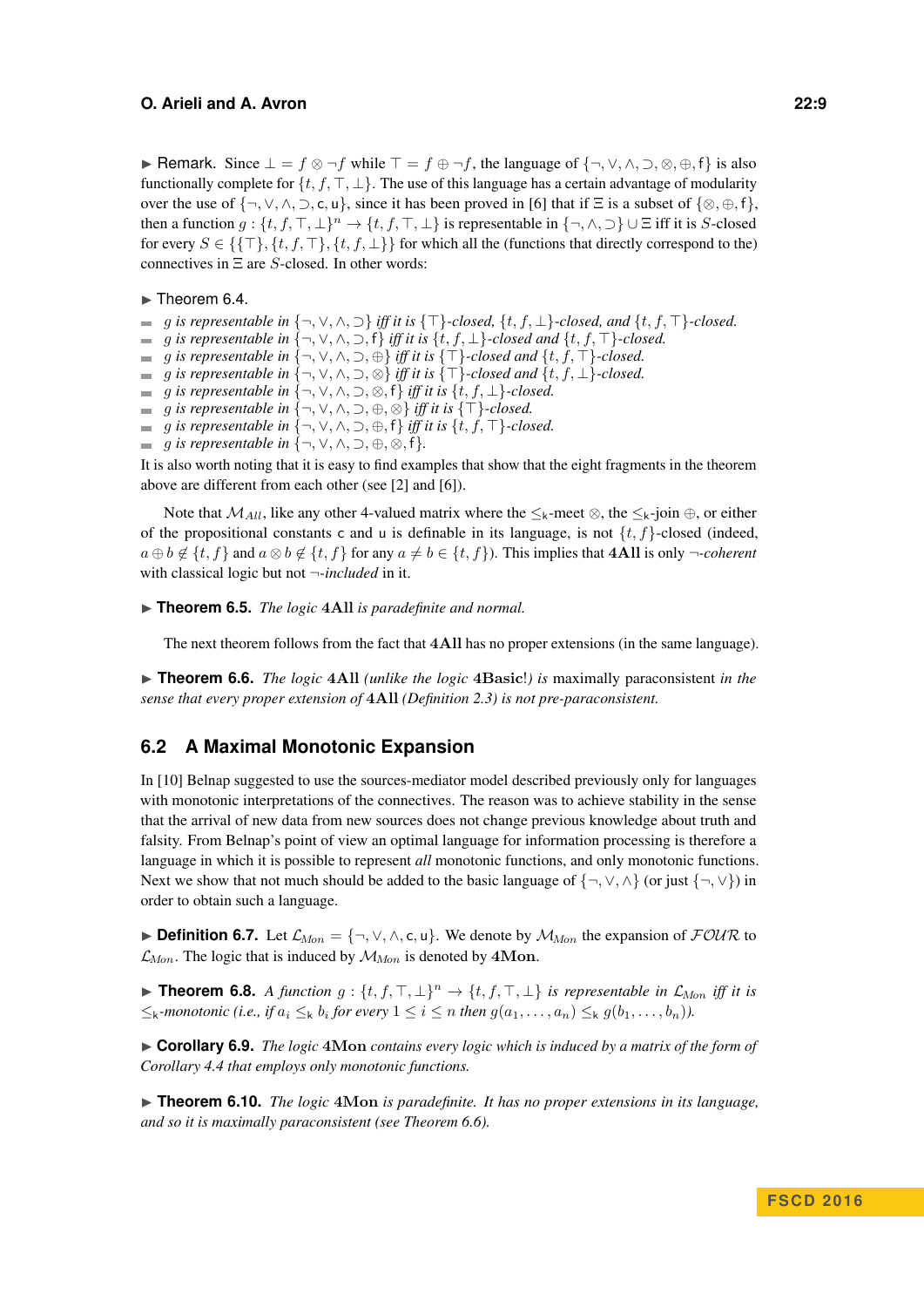# **6.3 A Maximal Classically Closed Expansion**

We now examine the maximal expansions of  $\text{FOUR}$  by connectives that are  $\{t, f\}$ -closed.

**► Definition 6.11.** Let  $\mathcal{L}_{CC} = \{\neg, -\vee, \wedge, \neg\}$ . We denote by  $\mathcal{M}_{CC}$  the expansion of  $\mathcal{FOUR}$  to  $\mathcal{L}_{CC}$ . The logic that is induced by  $\mathcal{M}_{CC}$  is denoted by 4CC.

**► Theorem 6.12.** *A function*  $g: \{t, f, \top, \bot\}^n \to \{t, f, \top, \bot\}$  *is representable in*  $\mathcal{L}_{CC}$  *iff it is* {*t, f*}*-closed.*

► **Corollary 6.13.** *The logic 4CC contains every logic which is induced by a matrix of the form of Corollary [4.4](#page-4-2) and is* ¬*-contained in classical logic.*

<span id="page-9-0"></span> $\triangleright$  **Theorem 6.14.** *The logic*  $4CC$  *is paradefinite and normal. It is*  $\neg$ -contained in classical logic *and has no proper extensions in its language, thus it is maximally paraconsistent (in the sense described in Theorem [6.6\)](#page-8-0).*

We note, in addition to the properties considered in Proposition [6.14,](#page-9-0) that **4CC** is also maximal relative to classical logic. This means, intuitively, that any attempt to add to it a tautology of classical logic which is not provable in **4CC** should necessarily end-up with classical logic (see [\[3\]](#page-13-5) for the exact definition of this property).

## **6.4 A Maximal Non-Exploding Expansion**

Next, we consider the maximal expansions of  $FOUR$  which are non-exploding in the following sense:

**Definition 6.15.** A logic  $\langle L, \vdash \rangle$  is *non-exploding*, if for every theory T in L such that Atoms(T)  $\neq$ Atoms(*C*) there is a formula  $\psi$  in *L* such that  $\mathcal{T} \nvDash \psi$ .

**► Definition 6.16.** Let  $\mathcal{L}_{Nex} = \{\neg, \vee, \wedge, \supset, \oplus, \otimes\}$ . We denote by  $\mathcal{M}_{Nex}$  the expansion of  $\mathcal{FOUR}$ to  $\mathcal{L}_{Nex}$ . The logic that is induced by  $\mathcal{M}_{Nex}$  is denoted by  $4Nex$ .

**► Theorem 6.17.** *A function*  $g: \{t, f, \top, \bot\}^n \to \{t, f, \top, \bot\}$  *is representable in*  $\mathcal{L}_{Nex}$  *iff it is*  $\{\top\}$ -closed.

► **Corollary 6.18.** *The logic 4Nex contains every logic which is induced by a matrix of the form of Corollary [4.4](#page-4-2) and is non-exploding.*

 $\triangleright$  **Theorem 6.19.** *The logic* 4Nex *is paradefinite. It is non-exploding but not*  $\neg$ -contained *in classical logic. Also,* **4Nex** *has no proper extensions in its language, thus it is maximally paraconsistent.*

## **6.5 A Maximal Flexible Expansion**

The combination of  $\{t, f, \top\}$ -closure and  $\{t, f, \bot\}$ -closure is a very desirable property, since it allows flexibility in the use of the four basic truth-values. Obviously, there is no point in using c in case no contradiction is expected, while in the dual case there is no point in using u. The use of connectives which have both of the above properties ensures that one can easily switch from the use of the four-valued framework to the use of the appropriate 3-valued framework. Also, this combination is a natural strengthening of the condition of classical closure. These considerations motivate the four-valued logic introduced next.

**► Definition 6.20.** A function  $g: \{t, f, \top, \bot\}^n \to \{t, f, \top, \bot\}$  is called *flexible* iff it is both  $\{t, f, \top\}$ -closed and  $\{t, f, \bot\}$ -closed.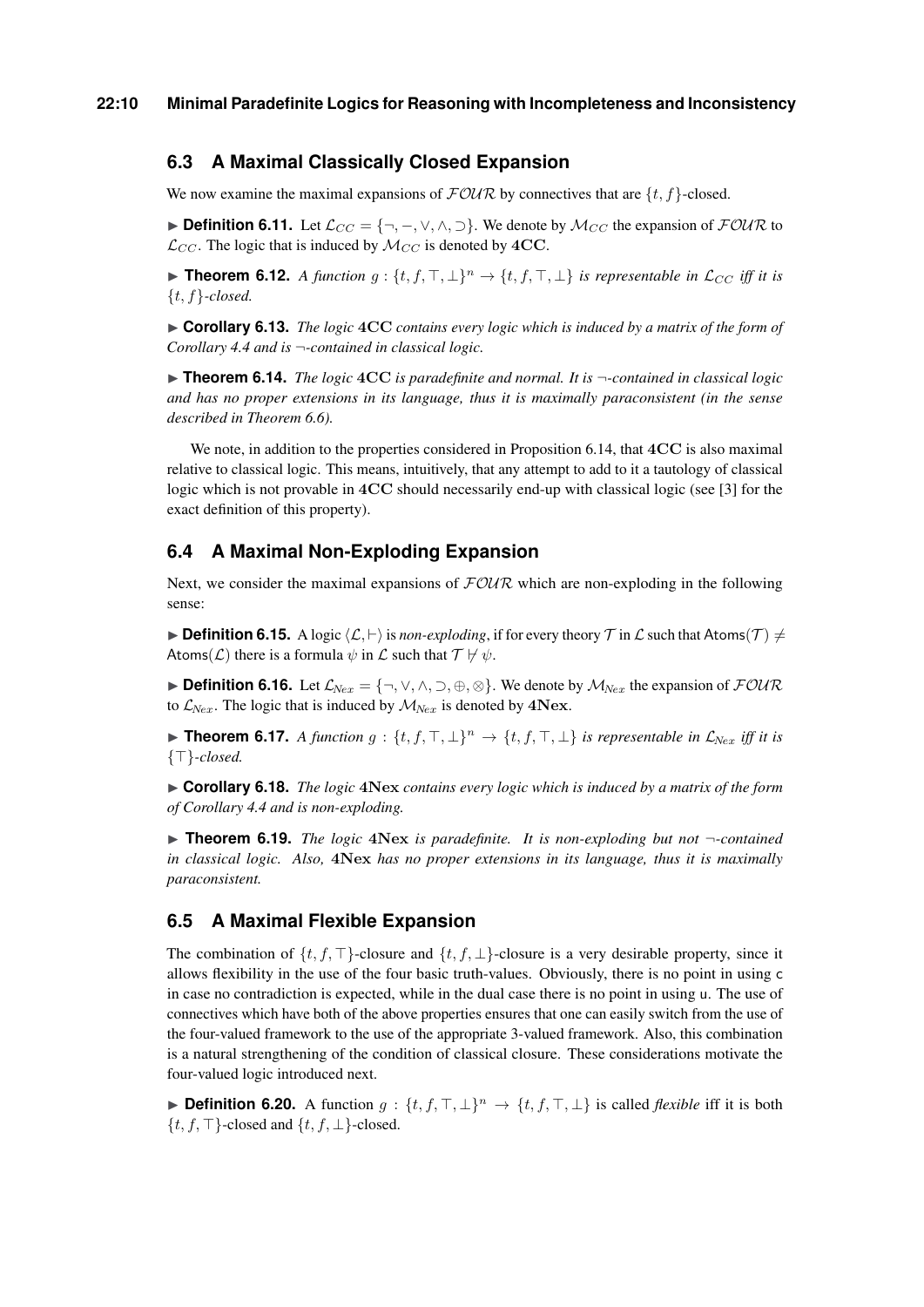Obviously, every flexible function is classically closed, but the converse is not true.

**► Definition 6.21.** Let  $\mathcal{L}_{Flex} = \{\neg, \vee, \wedge, \supset, \neg\}$ . We denote by  $\mathcal{M}_{Flex}$  the expansion of  $\mathcal{FOUR}$ to  $\mathcal{L}_{Flex}$ . The logic that is induced by  $\mathcal{M}_{Flex}$  is denoted by  $4Flex$ .

**► Theorem 6.22.** *A function g* : { $t, f, \top, \bot$ }<sup>*n*</sup>  $\rightarrow$  { $t, f, \top, \bot$ } *is representable in*  $\mathcal{L}_{Flex}$  *iff it is flexible.*

► **Corollary 6.23.** *The logic 4Flex contains every logic that is induced by a matrix of the form of Corollary [4.4](#page-4-2) and employs only flexible connectives.*

 $\triangleright$  **Theorem 6.24.** *The logic* 4 **Flex** *is a paradefinite and normal. It is*  $\neg$ -contained in classical logic *and not non-exploding. This logic is neither maximally paraconsistent nor maximally paraconsistent relative to classical logic.*

## **6.6 The Classical Expansion**

The last expansion of FOUR we present is the maximal one which is *both* non-explosive and flexible.

**► Definition 6.25.** Let  $\mathcal{L}_{CL} = \{\neg, \vee, \wedge, \supset\}$ . We denote by  $\mathcal{M}_{4CL}$  is the expansion of  $\mathcal{FOUR}$  to  $\mathcal{L}_{CL}$ . The logic that is induced by  $\mathcal{M}_{4CL}$  is denoted by  $4CL$ .

**► Theorem 6.26.** *A function g* :  $\{t, f, \top, \bot\}^n \to \{t, f, \top, \bot\}$  *is representable in*  $\mathcal{L}_{CL}$  *iff it is flexible and*  $\{\top\}$ -closed.

► **Corollary 6.27.** *The logic* 4CL *contains every non-exploding logic which is induced by a matrix of the form of Corollary [4.4](#page-4-2) and employs only flexible connectives.*

**► Theorem 6.28.** *The logic* 4CL *is paradefinite and normal. It is*  $\neg$ -contained in classical logic *and non-exploding. This logic is neither maximally paraconsistent nor maximally paraconsistent relative to classical logic.*

# **7 Proof Theory**

We conclude by considering proof systems for the  $\neg$ -paradefinite logics presented in this paper.

## **7.1 Gentzen-type Systems**

First, we consider Gentzen-type systems [\[18\]](#page-13-21). We show that each of the logics considered here has a corresponding cut-free, sound and complete sequent calculus, which is a fragment of the sequent calculus *G***4All**, presented in Figure [2.](#page-11-0)

For each  $L \in \{4AII, 4Mon, 4CC, 4Next, 4Flex, 4CL, 4Basic\}$  we denote by  $G_L$  the restriction of  $G_{4\text{All}}$  to the language of **L** (i.e., the Gentzen-type system in the language of **L** whose axioms and rules are the axioms and rules of  $G_{4\text{All}}$  which are relevant to that language). Also, we denote by  $\vdash_{G_{\bf L}}$  the consequence relation induced by  $G_{\bf L}$ , that is:  $\mathcal{T} \vdash_{G_{\bf L}} \varphi$ , if there exists a finite  $\Gamma \subseteq \mathcal{T}$  such that  $\Gamma \Rightarrow \varphi$  is provable in  $G_{\mathbf{L}}$  from the empty set of sequents (see, e.g., [\[23\]](#page-13-22) and [\[24\]](#page-13-23)).

<span id="page-10-0"></span>I **Theorem 7.1.** *For each* **L** ∈ {**4All***,* **4Mon***,* **4CC***,* **4Nex***,* **4Flex***,* **4CL***,* **4Basic**} *G***<sup>L</sup>** *is sound and complete for*  $\mathbf{L}$ *:*  $\mathcal{T} \vdash_{G_{\mathbf{L}}} \psi$  *iff*  $\mathcal{T} \vdash_{\mathbf{L}} \psi$ *. Moreover,*  $G_{\mathbf{L}}$  *admits cut-elimination.*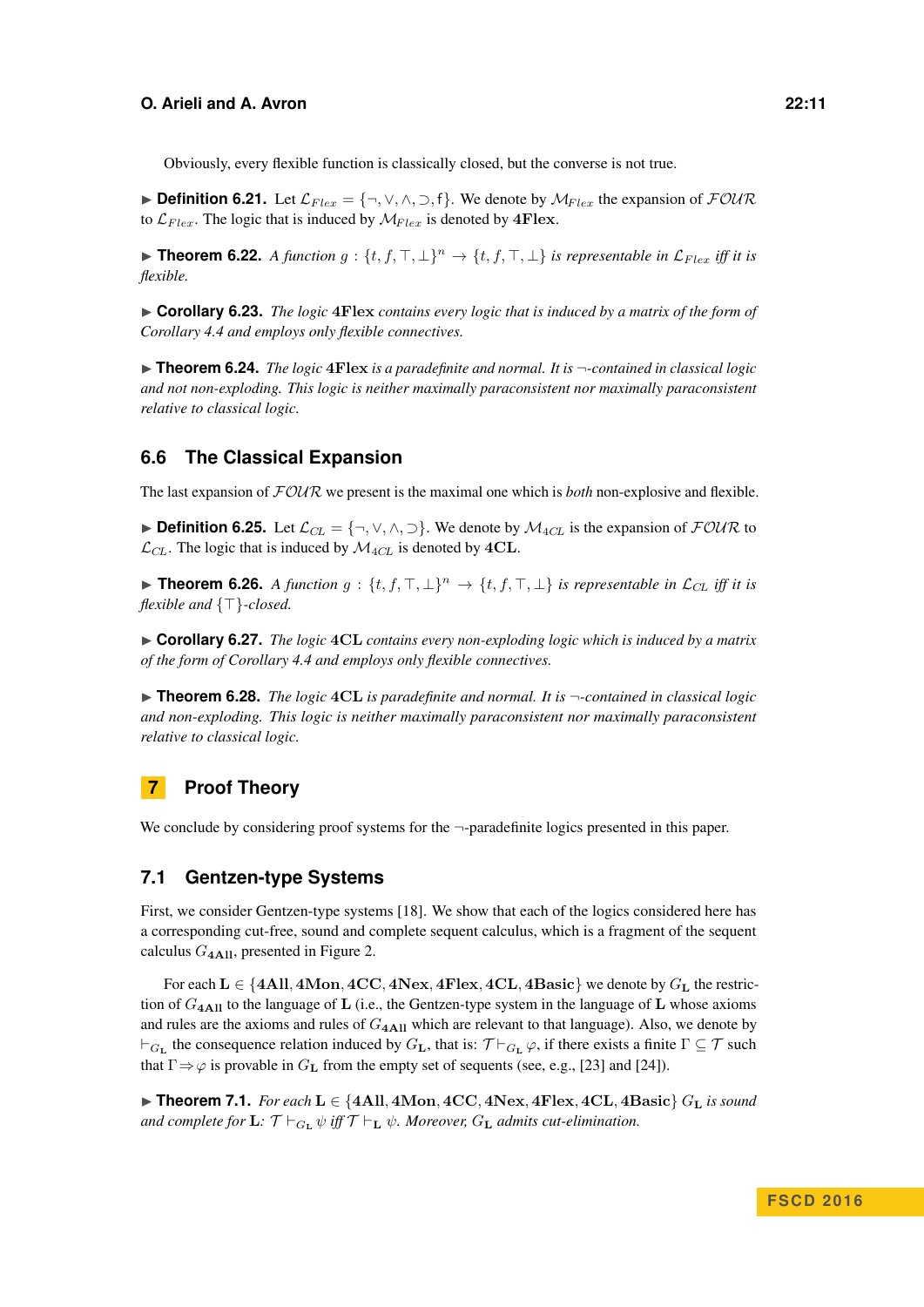<span id="page-11-0"></span>

| Axioms: $\psi \Rightarrow \psi$ |                                                                                                                                                                                  |                                                                                                                                                |                                                                                                                                                                                            |  |  |  |  |  |  |
|---------------------------------|----------------------------------------------------------------------------------------------------------------------------------------------------------------------------------|------------------------------------------------------------------------------------------------------------------------------------------------|--------------------------------------------------------------------------------------------------------------------------------------------------------------------------------------------|--|--|--|--|--|--|
| <b>Structural Rules:</b>        |                                                                                                                                                                                  |                                                                                                                                                |                                                                                                                                                                                            |  |  |  |  |  |  |
|                                 | Weakening: $\frac{\Gamma \Rightarrow \Delta}{\Gamma \Gamma' \Rightarrow \Delta \Delta'}$                                                                                         | Cut: $\frac{\Gamma_1 \Rightarrow \Delta_1, \psi \quad \Gamma_2, \psi \Rightarrow \Delta_2}{\Gamma_1, \Gamma_2 \Rightarrow \Delta_1, \Delta_2}$ |                                                                                                                                                                                            |  |  |  |  |  |  |
| <b>Logical Rules:</b>           |                                                                                                                                                                                  |                                                                                                                                                |                                                                                                                                                                                            |  |  |  |  |  |  |
|                                 | $[\wedge \Rightarrow] \qquad \frac{\Gamma, \psi, \varphi \Rightarrow \Delta}{\Gamma, \psi \wedge \varphi \Rightarrow \Delta}$                                                    |                                                                                                                                                | $[\Rightarrow \wedge] \qquad \frac{\Gamma \Rightarrow \Delta, \psi \qquad \Gamma \Rightarrow \Delta, \varphi}{\Gamma \Rightarrow \Delta, \psi \wedge \varphi}$                             |  |  |  |  |  |  |
|                                 | $[\vee \Rightarrow] \qquad \frac{\Gamma, \psi \Rightarrow \Delta \qquad \Gamma, \varphi \Rightarrow \Delta}{\Gamma, \psi \vee \varphi \Rightarrow \Delta}$                       |                                                                                                                                                | $\left[\Rightarrow\vee\right] \qquad \frac{\Gamma\Rightarrow\Delta,\psi,\varphi}{\Gamma\Rightarrow\Delta,\psi\vee\varphi}$                                                                 |  |  |  |  |  |  |
| $[\Rightarrow]$                 | $\frac{\Gamma \Rightarrow \psi, \Delta \quad \Gamma, \varphi \Rightarrow \Delta}{\Gamma, \psi \supset \varphi \Rightarrow \Delta}$                                               |                                                                                                                                                | $\lbrack \Rightarrow \supset \rbrack \qquad \frac{\Gamma, \psi \Rightarrow \varphi, \Delta}{\Gamma \Rightarrow \psi \supset \varphi, \Delta}$                                              |  |  |  |  |  |  |
|                                 | $[\otimes \Rightarrow] \qquad \frac{\Gamma, \psi, \phi \Rightarrow \Delta}{\Gamma, \psi \otimes \phi \Rightarrow \Delta}$                                                        |                                                                                                                                                | $[\Rightarrow \otimes] \qquad \frac{\Gamma \Rightarrow \Delta, \psi \qquad \Gamma \Rightarrow \Delta, \phi}{\Gamma \Rightarrow \Delta, \psi \otimes \phi}$                                 |  |  |  |  |  |  |
|                                 | $[\oplus \Rightarrow] \qquad \frac{\Gamma, \psi \Rightarrow \Delta \qquad \Gamma, \phi \Rightarrow \Delta}{\Gamma, \psi \oplus \phi \Rightarrow \Delta}$                         |                                                                                                                                                | $[\Rightarrow \oplus] \qquad \frac{\Gamma \Rightarrow \Delta, \psi, \phi}{\Gamma \Rightarrow \Delta, \psi \oplus \phi}$                                                                    |  |  |  |  |  |  |
|                                 | $\lbrack \neg \neg \Rightarrow \rbrack \quad \frac{\Gamma, \varphi \Rightarrow \Delta}{\Gamma, \neg \neg \varphi \Rightarrow \Delta}$                                            |                                                                                                                                                | $\label{eq:3.1} [\Rightarrow \neg \neg] \quad \frac{\Gamma \Rightarrow \Delta, \varphi}{\Gamma \Rightarrow \Delta, \neg \neg \varphi}$                                                     |  |  |  |  |  |  |
|                                 | $[-\Rightarrow] \qquad \frac{\Gamma, \Rightarrow \Delta, \neg \psi}{\Gamma, \neg \psi \Rightarrow \Delta}$                                                                       |                                                                                                                                                | $\left[\Rightarrow -\right] \qquad \frac{\Gamma, \neg \psi \Rightarrow \Delta}{\Gamma \Rightarrow \Delta, \neg \psi}$                                                                      |  |  |  |  |  |  |
|                                 | $\lbrack \neg - \Rightarrow \rbrack \quad \frac{\Gamma, \Rightarrow \Delta, \psi}{\Gamma, \neg - \psi \Rightarrow \Delta}$                                                       |                                                                                                                                                | $\begin{array}{ccc} [\Rightarrow \neg -] & \frac{\Gamma, \psi \Rightarrow \Delta}{\Gamma \Rightarrow \Delta, \neg -\psi} \end{array}$                                                      |  |  |  |  |  |  |
|                                 | $[\neg \land \Rightarrow] \quad \frac{\Gamma, \neg \varphi \Rightarrow \Delta \quad \Gamma, \neg \psi \Rightarrow \Delta}{\Gamma, \neg (\varphi \land \psi) \Rightarrow \Delta}$ |                                                                                                                                                | $\left[\Rightarrow\neg\wedge\right] \quad \frac{\Gamma\Rightarrow\Delta,\neg\varphi,\neg\psi}{\Gamma\Rightarrow\Delta,\neg(\varphi\wedge\psi)}$                                            |  |  |  |  |  |  |
|                                 | $[\neg \vee \Rightarrow] \quad \frac{\Gamma, \neg \varphi, \neg \psi \Rightarrow \Delta}{\Gamma, \neg (\varphi \vee \psi) \Rightarrow \Delta}$                                   |                                                                                                                                                | $[\Rightarrow \neg \vee] \quad \frac{\Gamma \Rightarrow \Delta, \neg \varphi \quad \Gamma \Rightarrow \Delta, \neg \psi}{\Gamma \Rightarrow \Delta, \neg (\varphi \vee \psi)}$             |  |  |  |  |  |  |
|                                 | $[\neg \supset \Rightarrow] \quad \frac{\Gamma, \varphi, \neg \psi \Rightarrow \Delta}{\Gamma, \neg(\varphi \supset \psi) \Rightarrow \Delta}$                                   |                                                                                                                                                | $\left[\Rightarrow \neg \supset\right] \quad \frac{\Gamma \Rightarrow \varphi, \Delta \quad \Gamma \Rightarrow \neg \psi, \Delta}{\Gamma \Rightarrow \neg (\varphi \supset \psi), \Delta}$ |  |  |  |  |  |  |
|                                 | $[\neg \otimes \Rightarrow] \quad \frac{\Gamma, \neg \psi, \neg \phi \Rightarrow \Delta}{\Gamma, \neg (\psi \otimes \phi) \Rightarrow \Delta}$                                   |                                                                                                                                                | $\left[\Rightarrow\neg\otimes\right] \quad \frac{\Gamma\Rightarrow\Delta,\neg\psi \quad \Gamma\Rightarrow\Delta,\neg\phi}{\Gamma\Rightarrow\Delta,\neg(\psi\otimes\phi)}$                  |  |  |  |  |  |  |
|                                 | $[\neg \oplus \Rightarrow] \quad \frac{\Gamma, \neg \psi \Rightarrow \Delta \quad \Gamma, \neg \phi \Rightarrow \Delta}{\Gamma, \neg (\psi \oplus \phi) \Rightarrow \Delta}$     |                                                                                                                                                | $[\Rightarrow \neg \oplus] \quad \frac{\Gamma \Rightarrow \Delta, \neg \psi, \neg \phi}{\Gamma \Rightarrow \Delta, \neg(\psi \oplus \phi)}$                                                |  |  |  |  |  |  |
|                                 | $[f \Rightarrow] \qquad \Gamma, f \Rightarrow \Delta$                                                                                                                            |                                                                                                                                                | $[\Rightarrow \neg f]$ $\Gamma \Rightarrow \Delta, \neg f$                                                                                                                                 |  |  |  |  |  |  |
|                                 | $[\Rightarrow c]$ $\Gamma \Rightarrow \Delta, c$                                                                                                                                 |                                                                                                                                                | $[\Rightarrow \neg c]$ $\Gamma \Rightarrow \Delta, \neg c$                                                                                                                                 |  |  |  |  |  |  |
|                                 | $[u \Rightarrow]$ $\Gamma, u \Rightarrow \Delta$                                                                                                                                 |                                                                                                                                                | $[\neg u \Rightarrow] \quad \Gamma, \neg u \Rightarrow \Delta$                                                                                                                             |  |  |  |  |  |  |

**Figure 2** The proof system  $G_{4\text{All}}$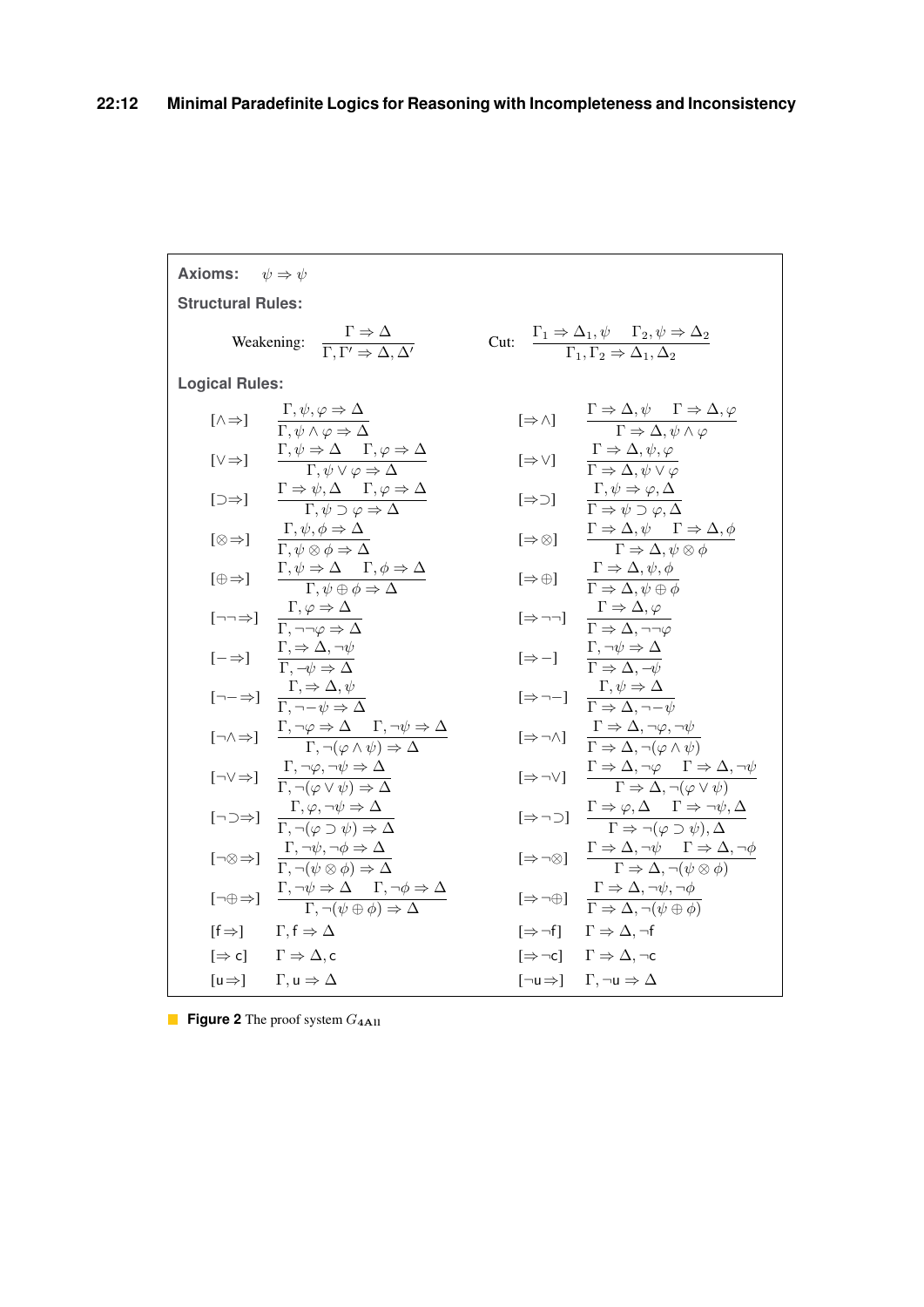# **7.2 Hilbert-type Systems**

Next, we consider sound and complete Hilbert-type systems for  $\neg$ -paradefinite logics which have an implication connective. Again, we show that these are fragments of the same proof system, which has Modus Ponens [MP] as its sole rule of inference.

Consider the proof system  $H_{4 \text{All}}$  in Figure [3.](#page-12-0) For  $\mathbf{L} \in \{4 \text{All}, 4 \text{CC}, 4 \text{Nex}, 4 \text{Flex}, 4 \text{CL}\}\$  we denote by  $H<sub>L</sub>$  the restriction of  $H<sub>4</sub>A<sub>II</sub>$  to the language of **L** (i.e., the Hilbert-type system in the language of  $L$  whose axioms and rules are the axioms and rules of  $H_{4\text{All}}$  which are relevant to that language). We denote by  $\vdash_{H_{\mathbf{L}}}$  the consequence relation induced by  $H_{\mathbf{L}}$ .

<span id="page-12-0"></span>

| $[MP] \begin{array}{c} \psi \quad \psi \supset \varphi \\ \varphi \end{array}$<br><b>Inference Rule:</b> |                                                                                                                        |                                                               |                                                                                                                              |  |  |  |  |
|----------------------------------------------------------------------------------------------------------|------------------------------------------------------------------------------------------------------------------------|---------------------------------------------------------------|------------------------------------------------------------------------------------------------------------------------------|--|--|--|--|
| Axioms:                                                                                                  |                                                                                                                        |                                                               |                                                                                                                              |  |  |  |  |
| $[\Rightarrow 01]$                                                                                       | $\psi \supset (\varphi \supset \psi)$                                                                                  |                                                               |                                                                                                                              |  |  |  |  |
|                                                                                                          | $[\Rightarrow 2]$ $(\psi \supset (\varphi \supset \tau)) \supset ((\psi \supset \varphi) \supset (\psi \supset \tau))$ |                                                               |                                                                                                                              |  |  |  |  |
|                                                                                                          | $[\Rightarrow 3]$ $((\psi \supset \varphi) \supset \psi) \supset \psi$                                                 |                                                               |                                                                                                                              |  |  |  |  |
| $[\Rightarrow \wedge \supset]$                                                                           | $\psi \wedge \varphi \supset \psi$ , $\psi \wedge \varphi \supset \varphi$                                             |                                                               | $[\Rightarrow \supset \wedge]$ $\psi \supset (\varphi \supset \psi \wedge \varphi)$                                          |  |  |  |  |
| $[\Rightarrow \supset \vee]$                                                                             | $\psi \supset \psi \vee \varphi$ , $\varphi \supset \psi \vee \varphi$                                                 |                                                               | $[\Rightarrow \vee \supset]$ $(\psi \supset \tau) \supset ((\varphi \supset \tau) \supset (\psi \vee \varphi \supset \tau))$ |  |  |  |  |
|                                                                                                          | $[\neg\neg \Rightarrow] \qquad \neg \neg \varphi \supset \varphi$                                                      | $[\Rightarrow \neg \neg]$ $\varphi \supset \neg \neg \varphi$ |                                                                                                                              |  |  |  |  |
|                                                                                                          | $[\neg \supset \Rightarrow 1]$ $\neg(\varphi \supset \psi) \supset \varphi$                                            |                                                               | $\lceil \neg \supset \Rightarrow 2 \rceil$ $\lnot (\varphi \supset \psi) \supset \neg \psi$                                  |  |  |  |  |
|                                                                                                          | $[\Rightarrow \neg \supset]$ $(\varphi \wedge \neg \psi) \supset \neg (\varphi \supset \psi)$                          |                                                               |                                                                                                                              |  |  |  |  |
|                                                                                                          | $[\neg \vee \Rightarrow 1]$ $\neg(\varphi \vee \psi) \supset \neg \varphi$                                             |                                                               | $[\neg \vee \Rightarrow 2]$ $\neg(\varphi \vee \psi) \supset \neg \psi$                                                      |  |  |  |  |
|                                                                                                          | $[\Rightarrow \neg \lor]$ $(\neg \varphi \land \neg \psi) \supset \neg (\varphi \lor \psi)$                            |                                                               |                                                                                                                              |  |  |  |  |
|                                                                                                          | $[\neg \land \Rightarrow] \qquad \neg(\varphi \land \psi) \supset (\neg \varphi \lor \neg \psi)$                       |                                                               |                                                                                                                              |  |  |  |  |
|                                                                                                          | $[\Rightarrow \neg \wedge 1]$ $\neg \varphi \supset \neg (\varphi \wedge \psi)$                                        |                                                               | $[\Rightarrow \neg \wedge 2]$ $\neg \psi \supset \neg (\varphi \wedge \psi)$                                                 |  |  |  |  |
|                                                                                                          | $[\Rightarrow \otimes] \qquad \psi \supset \varphi \supset \psi \otimes \varphi$                                       | $\lceil \otimes \Rightarrow \rceil$                           | $\psi \otimes \varphi \supset \psi$ , $\psi \otimes \varphi \supset \varphi$                                                 |  |  |  |  |
|                                                                                                          | $[\Rightarrow \oplus] \qquad \psi \supset \psi \oplus \varphi, \ \varphi \supset \psi \oplus \varphi$                  | $[\oplus \Rightarrow]$                                        | $(\psi \supset \tau) \supset (\varphi \supset \tau) \supset (\psi \oplus \varphi \supset \tau)$                              |  |  |  |  |
| $[\Rightarrow \neg \oplus]$                                                                              | $\neg \psi \oplus \neg \varphi \supset \neg (\psi \oplus \varphi)$                                                     |                                                               | $[\neg \oplus \Rightarrow] \qquad \neg(\psi \oplus \varphi) \supset \neg \psi \oplus \neg \varphi$                           |  |  |  |  |
| $[\Rightarrow \neg \otimes]$                                                                             | $\neg \psi \otimes \neg \varphi \supset \neg (\psi \otimes \varphi)$                                                   | $\lceil \neg \otimes \Rightarrow \rceil$                      | $\neg(\psi \otimes \varphi) \supset \neg \psi \otimes \neg \varphi$                                                          |  |  |  |  |
| $[f \Rightarrow]$                                                                                        | f $\supset \psi$                                                                                                       |                                                               |                                                                                                                              |  |  |  |  |
| [u $\Rightarrow$ ] $u \supset \psi$                                                                      |                                                                                                                        | $[\Rightarrow c]$ $\psi \supset c$                            |                                                                                                                              |  |  |  |  |
| $[\neg \mathsf{u} \Rightarrow] \qquad \neg \mathsf{u} \supset \psi$                                      |                                                                                                                        | $[\Rightarrow \neg c]$ $\psi \supset \neg c$                  |                                                                                                                              |  |  |  |  |

- **Figure 3** The proof system  $H_{4\text{All}}$
- <span id="page-12-1"></span>▶ **Theorem 7.2.** *For every*  $L \in \{4All, 4CC, 4Next, 4Flex, 4CL\}$  *we have that*  $\vdash_{H_{\text{L}}} = \vdash_{G_{\text{L}}}$ *.*

By Theorems [7.1](#page-10-0) and [7.2](#page-12-1) we also have the following result.

I **Corollary 7.3.** *For every* **L** ∈ {**4All***,* **4CC***,* **4Nex***,* **4Flex***,* **4CL**}*, H***<sup>L</sup>** *is sound and complete for* **L***.*

**In Remark.** Other proof systems for paradefinite logics have been considered in the literature, and in many cases it is possible to show that they are equivalent to some of the proof systems considered here. For instance, Bou and Rivieccio's Hilbert-style proof system introduced in [\[12\]](#page-13-24) has 23 rules for the language of  $\{\neg, \vee, \wedge, \otimes, \oplus\}$ , and no axioms. In [\[12\]](#page-13-24) it is shown that this system is equivalent to the corresponding fragment of *G***4All**, and it is not difficult to see that it is obtained by a straightforward translation of that system.